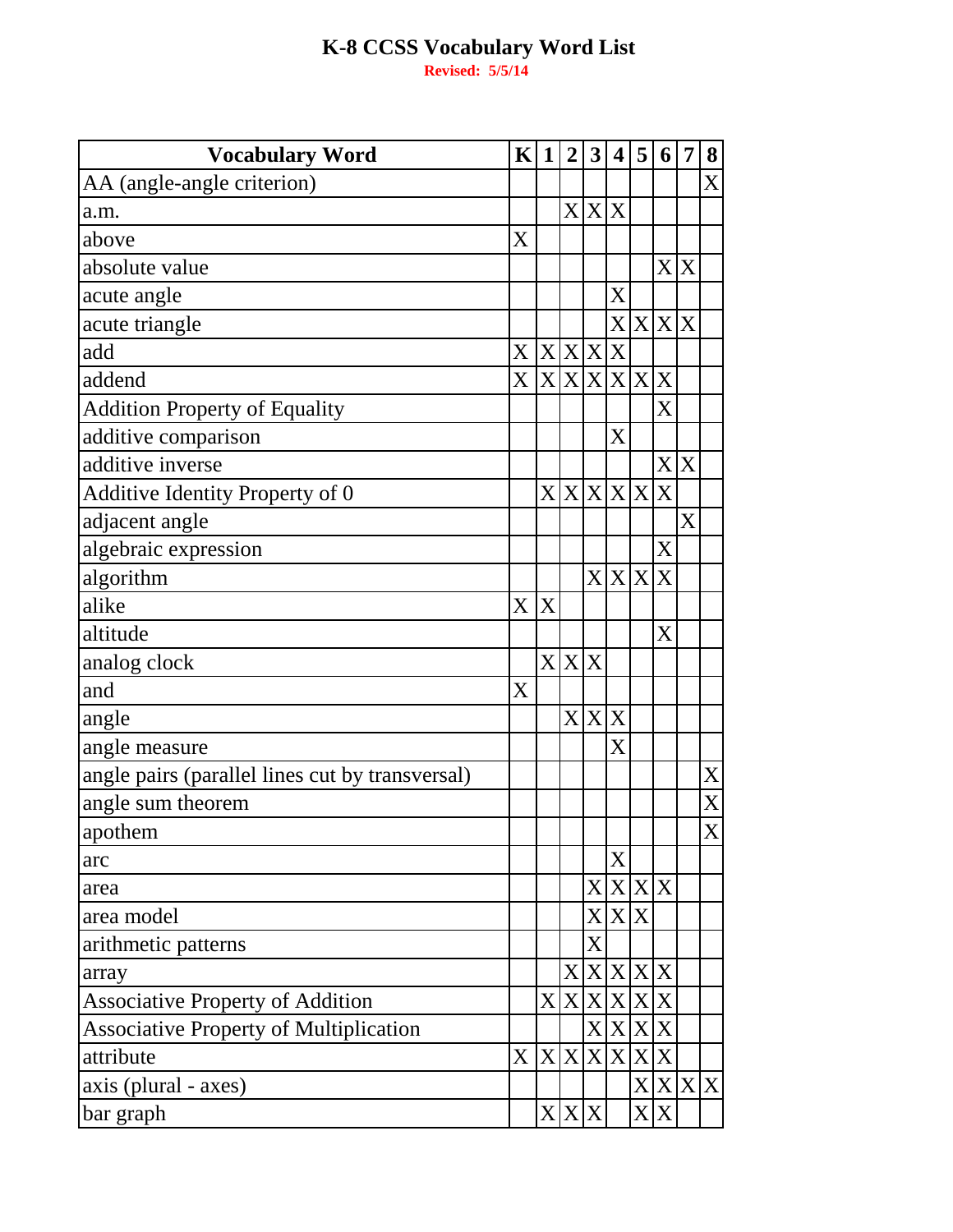| <b>Vocabulary Word</b> | K 1 2     |   |       | 3 | $\overline{4}$ | 5 <sup>1</sup> | 6 <sup>1</sup>    | $\overline{7}$ | 8 |
|------------------------|-----------|---|-------|---|----------------|----------------|-------------------|----------------|---|
| bar model              |           |   |       |   |                | X X X X X X    |                   |                |   |
| base                   |           |   |       |   | X              |                |                   |                |   |
| base of a polygon      |           |   |       |   |                |                | X                 |                |   |
| base of a solid figure |           |   |       |   |                |                | X X               |                |   |
| base of an exponent    |           |   |       |   |                |                | X X               |                |   |
| base-ten numeral form  |           |   |       |   | X X X X        |                |                   |                |   |
| base-ten numerals      |           |   |       |   | X X X X        |                |                   |                |   |
| behind                 | X         |   |       |   |                |                |                   |                |   |
| below                  | X         |   |       |   |                |                |                   |                |   |
| benchmark              |           |   |       |   |                | X X X          |                   |                |   |
| benchmark fractions    |           |   |       |   | X              | X              |                   |                |   |
| beside                 | X         |   |       |   |                |                |                   |                |   |
| between                | X         |   |       |   |                |                |                   |                |   |
| bigger                 | X         |   |       |   |                |                |                   |                |   |
| bivariate data         |           |   |       |   |                |                |                   |                | X |
| box plot               |           |   |       |   |                |                | $\rm\overline{X}$ |                |   |
| braces                 |           |   |       |   |                | $\mathbf X$    |                   |                |   |
| brackets               |           |   |       |   |                | X              |                   |                |   |
| by                     | X         |   |       |   |                |                |                   |                |   |
| capacity               |           |   |       |   |                | X X X          |                   |                |   |
| category               | X         | X | X     |   |                |                |                   |                |   |
| cent                   |           |   | X     |   |                |                |                   |                |   |
| centimeter             |           |   |       |   | X X X X        |                |                   |                |   |
| circle                 | X X X X X |   |       |   |                |                |                   |                |   |
| circumference          |           |   |       |   |                |                |                   | X              |   |
| classify               | X         |   |       |   | X              |                |                   |                |   |
| clockwise              |           |   |       |   | $\overline{X}$ |                |                   |                |   |
| closed shape           |           |   | X X   | X |                |                |                   |                |   |
| cluster                |           |   |       |   |                |                | X                 |                | X |
| coefficient            |           |   |       |   |                |                |                   | X X            | X |
| collecting like terms  |           |   |       |   |                |                |                   |                | X |
| column                 |           |   | X X X |   |                |                |                   |                |   |
| commissions            |           |   |       |   |                |                |                   | X              |   |
| common denominator     |           |   |       |   |                | X X X          |                   |                |   |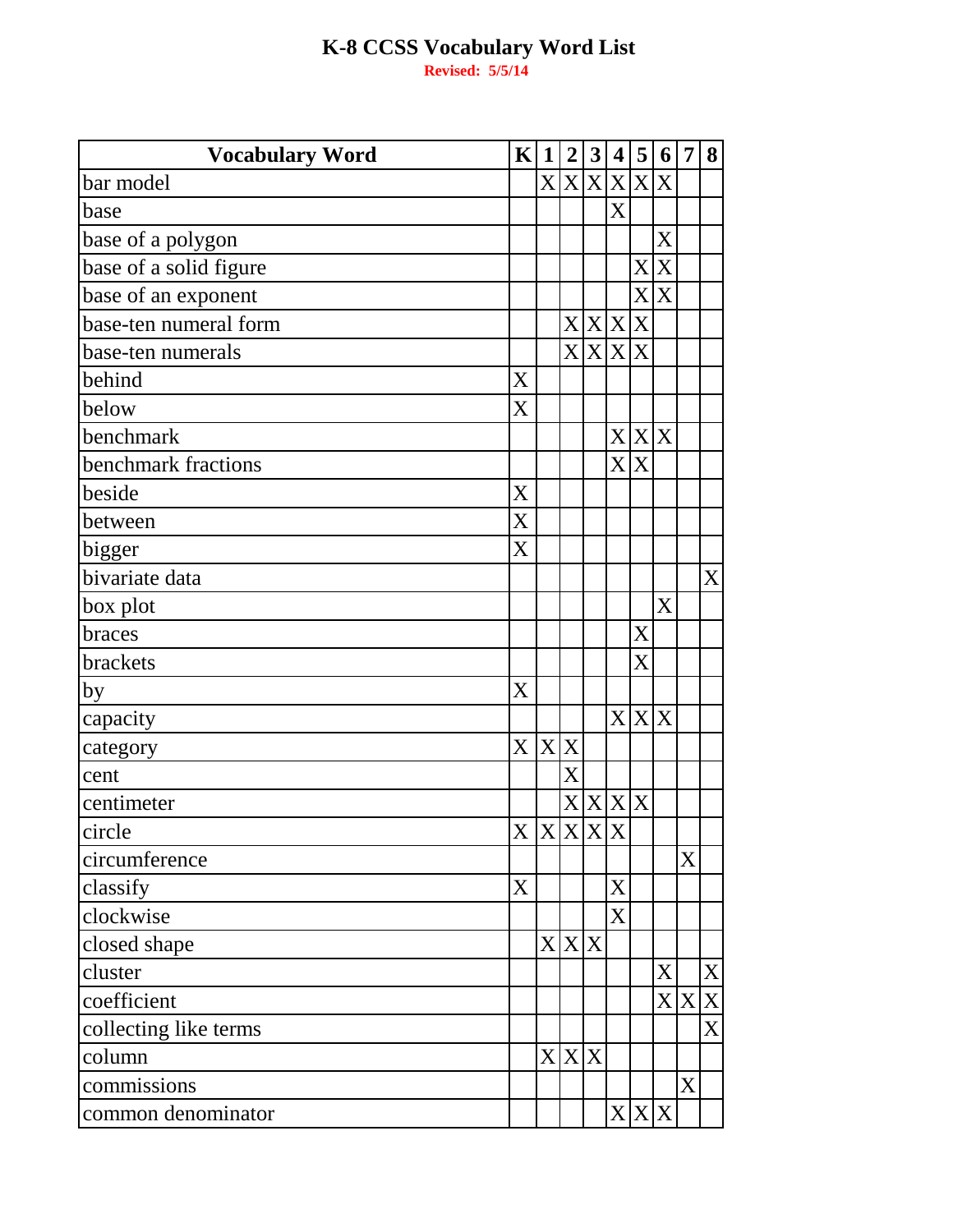**Vocabulary Word**<br> **K 1 2 3 4 5 6 7 8**<br> **K 1 2 3 4 5 6 7 8**<br> **X X X X**<br> **K 1 1** *X* **X X X** common factor common multiple Commutative Property of Addition<br>
XXXXXX<br>
Commutative Property of Multiplication<br>
XXXXXX Commutative Property of Addition Commutative Property of Multiplication X X X X compare  $X \mid X \mid X$ compatible numbers  $\begin{array}{c|c} | & | & X \times X \end{array}$ compensation X complementary angles X  $\alpha$  compose  $X \times X \times X \times X$ composite figure X composite number X composite shape X compound events X  $\alpha$  cone  $\begin{bmatrix} X \mid X \end{bmatrix}$  $\alpha$  Congruent  $\alpha$  X  $\alpha$  X  $\alpha$  X  $\alpha$  X  $\alpha$  X  $\alpha$  X  $\alpha$  X  $\alpha$  X  $\alpha$  X  $\alpha$ constant X constant rate of change X constant speed X converse X conversion factor  $\begin{array}{ccc} \downarrow & \downarrow & \downarrow & \downarrow \end{array}$  $\alpha$  coordinate grid  $X \times X$ coordinate pair X coordinate plane X X X X coordinate system  $\begin{array}{c|c} | & | & | \times \times \times \times \end{array}$  $\alpha$  coordinates  $\begin{array}{c|c} | & | & | \overline{X} \times X \times Y \end{array}$ corresponding terms X  $\alpha$  x  $\alpha$  X  $\alpha$  count back  $|X|X$  $\alpha$  count on  $X \times X$ count up  $\vert X \vert X$  $\alpha$ counterclockwise  $\begin{array}{c|c} \hline \text{3} & \text{4} \\ \hline \text{4} & \text{5} \\ \hline \end{array}$ counting number  $X \times X$ cube  $|X|X|X| + |X|X|X|X$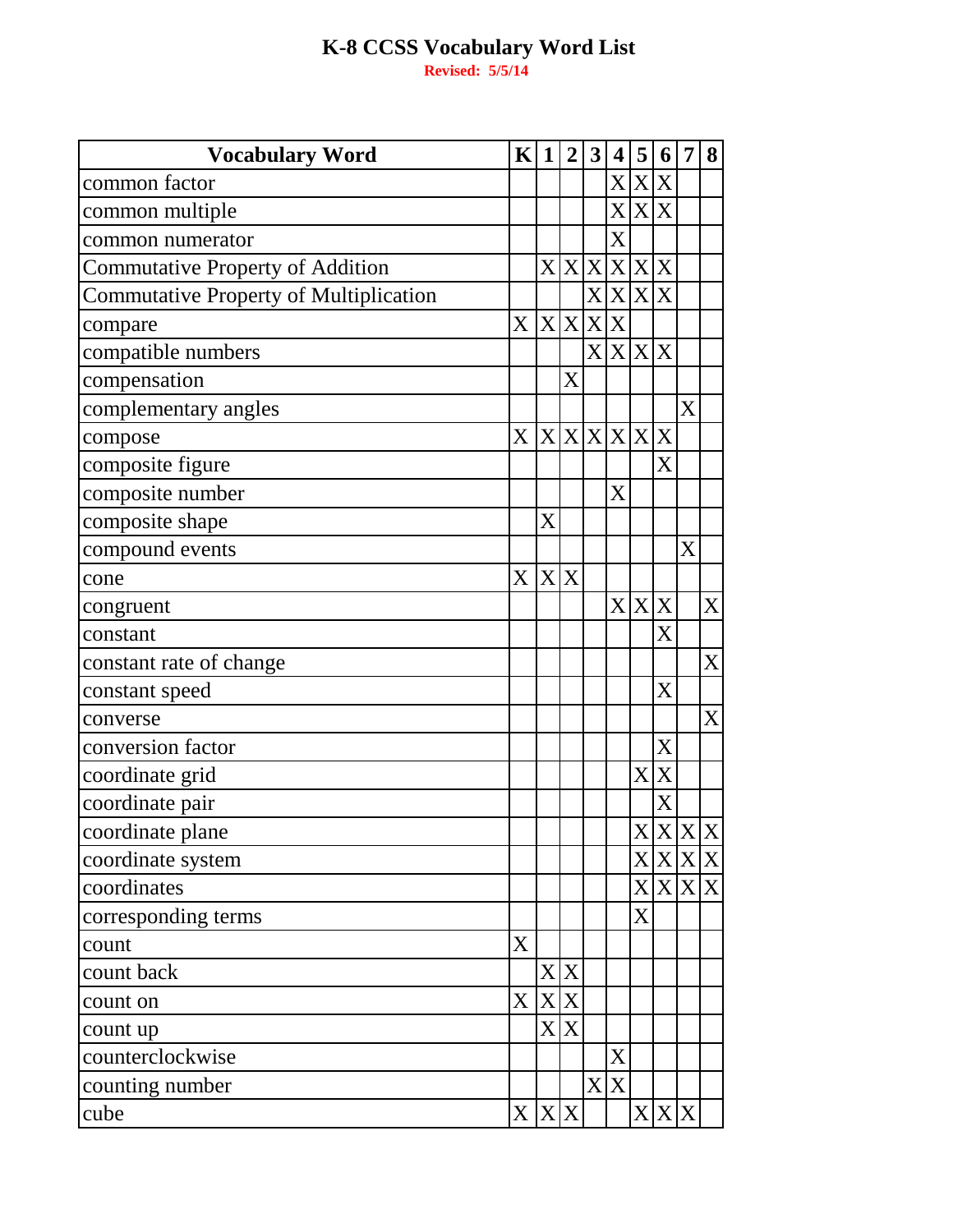| <b>Vocabulary Word</b>   | K                   | $\mathbf{1}$              | $\overline{2}$ | 3 | $\overline{\mathbf{4}}$ | 5             | 6   | 7 | 8              |
|--------------------------|---------------------|---------------------------|----------------|---|-------------------------|---------------|-----|---|----------------|
| cube root                |                     |                           |                |   |                         |               |     |   | $\overline{X}$ |
| cubic unit               |                     |                           |                |   |                         |               | X X |   |                |
| cup                      |                     |                           |                |   |                         | X X           |     |   |                |
| curve                    | X                   |                           |                |   |                         |               |     |   |                |
| curved surface           | $\rm X$             | X                         |                |   |                         |               |     |   |                |
| customary system         |                     |                           |                |   |                         | X X X X       |     |   |                |
| cylinder                 | $\mathbf X$         |                           | X X            |   |                         |               |     |   |                |
| data                     | $\rm X$ $\vert$     |                           |                |   |                         | X X X X X X X |     |   |                |
| date                     |                     | X                         |                |   |                         |               |     |   |                |
| day                      | $\rm X$             | X                         |                |   | X                       |               |     |   |                |
| decagon                  |                     |                           |                | X |                         | X             |     |   |                |
| decagonal prism          |                     |                           |                |   |                         | X             |     |   |                |
| decimal                  |                     |                           |                |   |                         | X X X         |     |   | X              |
| decimal approximation    |                     |                           |                |   |                         |               |     |   | $\overline{X}$ |
| decimal expansion        |                     |                           |                |   |                         |               |     |   | X              |
| decimal fraction         |                     |                           |                |   |                         | X X X         |     |   |                |
| decimal point            |                     |                           | X              |   |                         | X X           |     |   |                |
| decimeter                |                     |                           |                |   |                         | X X           |     |   |                |
| decompose                | $\overline{X}$      |                           |                |   |                         | X X X X X     |     |   |                |
| decreasing function      |                     |                           |                |   |                         |               |     |   | X              |
| degree (angle measure)   |                     |                           |                |   | X                       |               |     |   |                |
| degree of visual overlap |                     |                           |                |   |                         |               |     | X |                |
| dekameter                |                     |                           |                |   |                         | X             |     |   |                |
| denominator              |                     |                           |                |   |                         | X X X X       |     |   |                |
| dependent variable       |                     |                           |                |   |                         |               | X   |   |                |
| diagonal                 |                     |                           |                |   |                         | X X X         |     |   |                |
| diagram                  |                     |                           |                |   |                         |               |     | X |                |
| difference               | $\mathbf{X}^{\top}$ |                           |                |   |                         | X X X X X     |     |   |                |
| different                | $\rm X$             | $\boldsymbol{\mathrm{X}}$ |                |   |                         |               |     |   |                |
| digit                    | $\mathbf{X}^{\top}$ |                           | X X X X        |   |                         |               |     |   |                |
| digital clock            |                     |                           | X X X          |   |                         |               |     |   |                |
| dilation                 |                     |                           |                |   |                         |               |     |   | $\mathbf{X}$   |
| dime                     |                     |                           | X              |   |                         |               |     |   |                |
| distribution             |                     |                           |                |   |                         |               | X   |   |                |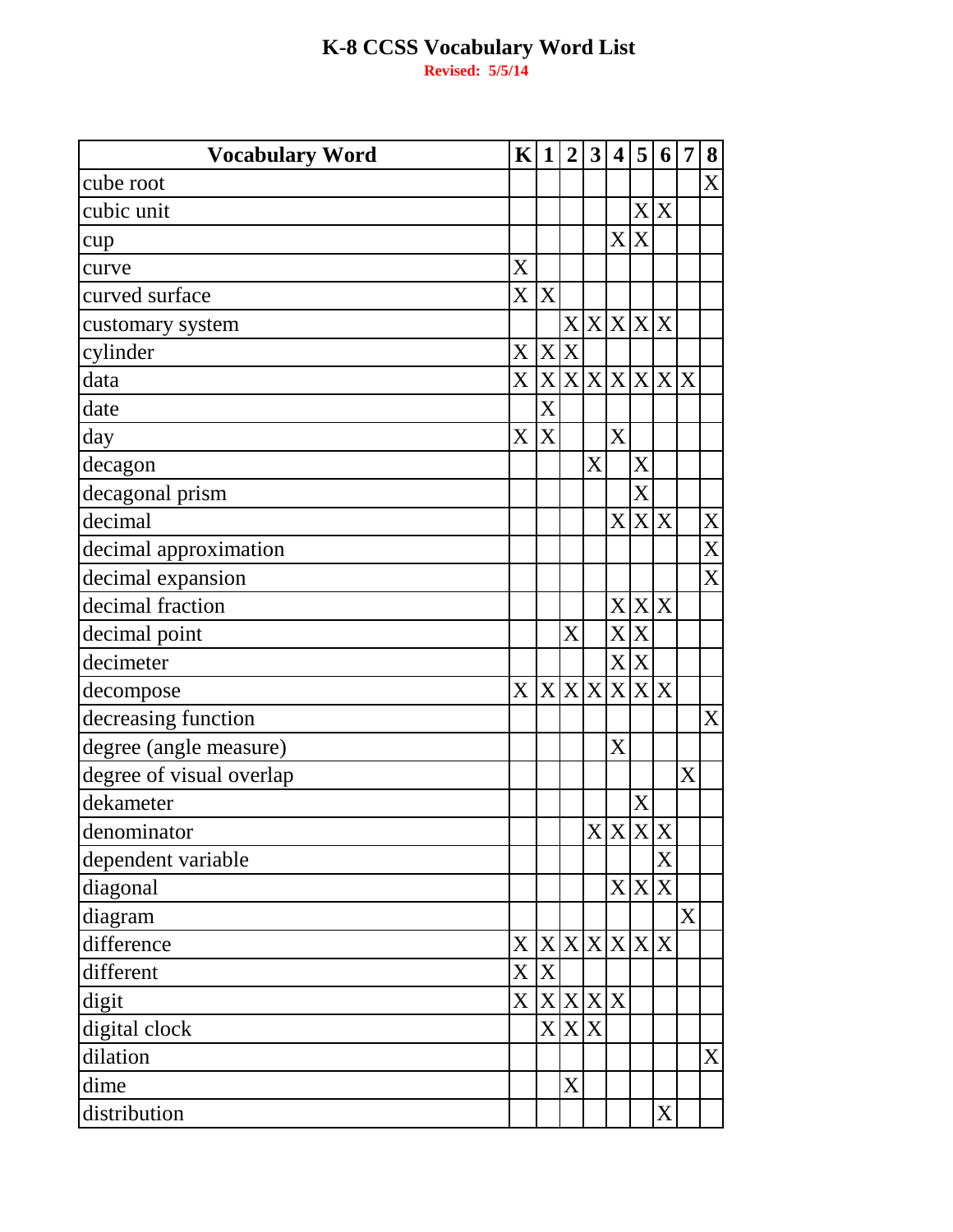**Vocabulary Word K 1 2 3 4 5 6 7 8** Distributive Property X X X X X X divide  $\vert \vert \vert \vert \vert \vert X \vert X$ dividend X X X X divisible X X X Division Property of Equality X divisor  $\vert \vert \vert \vert \vert \vert X \vert X \vert X$ dollar and  $|X|$ dot plot the set of the set of the set of the set of the set of the set of the set of the set of the set of the set of the set of the set of the set of the set of the set of the set of the set of the set of the set of the double number line diagram Value of the X doubles  $|X|X$ doubles minus 1  $\vert$  X  $d$ oubles plus 1  $\vert X \vert$ edge X X eight  $|X|$ eighteen X eighths X elapsed time  $\vert \vert \vert \vert \vert \vert \vert X \vert X \vert X$ eleven  $X$ endpoint  $\vert \vert \vert \vert \vert \vert X \vert X$ equal  $X X X X X$ equal groups  $X \times X$ equal parts X X X equal shares equal sign  $\vert X \vert$ equation X X X X X X X X X equiangular triangle<br>
equilateral triangle<br>  $\begin{array}{c|c}\n & X & X \\
\hline\nX & X & X\n\end{array}$ equilateral triangle equivalent X equivalent decimals  $\vert \vert \vert \vert \vert \vert \vert \vert X$ equivalent expressions X equivalent fractions  $\vert \vert \vert \vert \vert \vert X \vert X \vert X$ equivalent ratios X estimate X X X X X X evaluate  $\begin{array}{c|c|c|c|c} & & & & & \end{array}$   $\begin{array}{c|c|c|c} & & & & \end{array}$   $\begin{array}{c|c|c} & & & \end{array}$   $\begin{array}{c|c|c} & & & \end{array}$   $\begin{array}{c|c|c} & & & \end{array}$   $\begin{array}{c|c|c} & & & \end{array}$   $\begin{array}{c|c|c} & & & \end{array}$   $\begin{array}{c|c|c} & & & \end{array}$   $\begin{array}{c|c|c} & & & \end{array}$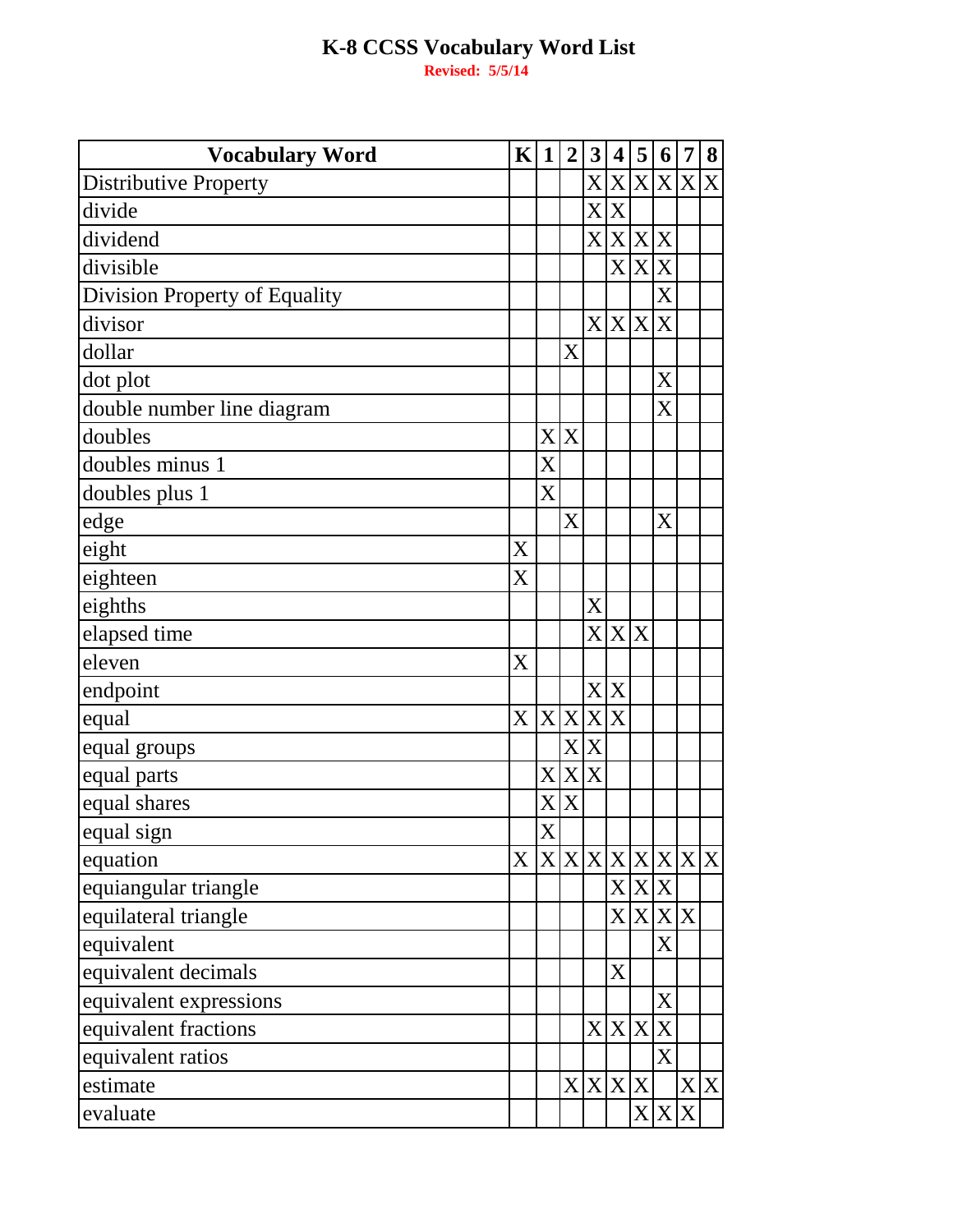$K|1|2|3|4|5|6$ **Vocabulary Word**  $\overline{7}$ 8  $\overline{X}$ even number  $\overline{\text{X}}$ event  $XX$  $\overline{X}$ expanded form  $\overline{X}$ experiment  $X|X$ exponent  $X|X|X|X|X|X|X|X$ expression  $\overline{\text{X}}$ exterior angle theorem  $\overline{X}$  X  $\overline{X}$ face  $X|X|X$ fact family  $X|X|X$  $\overline{\text{X}}$ factor  $\overline{X}$ factor pairs  $\overline{\text{X}}$ false  $\overline{\mathrm{X}}$  $\overline{X}$ fewer  $\overline{\mathrm{X}}$ fewest  $\overline{\mathrm{X}}$ fifteen  $\overline{\text{X}}$ fifth  $\overline{X}$ fifty  $\overline{\text{X}}$ first first quartile  $\overline{X}$ X five  $\overline{\mathrm{X}}$ flat  $\overline{X}$   $\overline{X}$ flat surface  $\overline{X}X$ fluid ounce  $X|X|X$ foot  $\overline{\text{X}}$  $X|X$ formula  $\overline{X}$ four  $\overline{\text{X}}$ fourteen  $\overline{\overline{X}}$ fourth  $X|X$ fourth of  $X|X|X$ fourths  $\frac{X}{X}$   $\frac{X}{X}$   $\frac{X}{X}$   $\frac{X}{X}$ fraction fraction bar  $X|X|X$ fraction greater than one  $\overline{\overline{X}}$  $\overline{\mathbf{X}}$  $\overline{\mathrm{X}}$  $\overline{\mathrm{X}}$ fraction less than one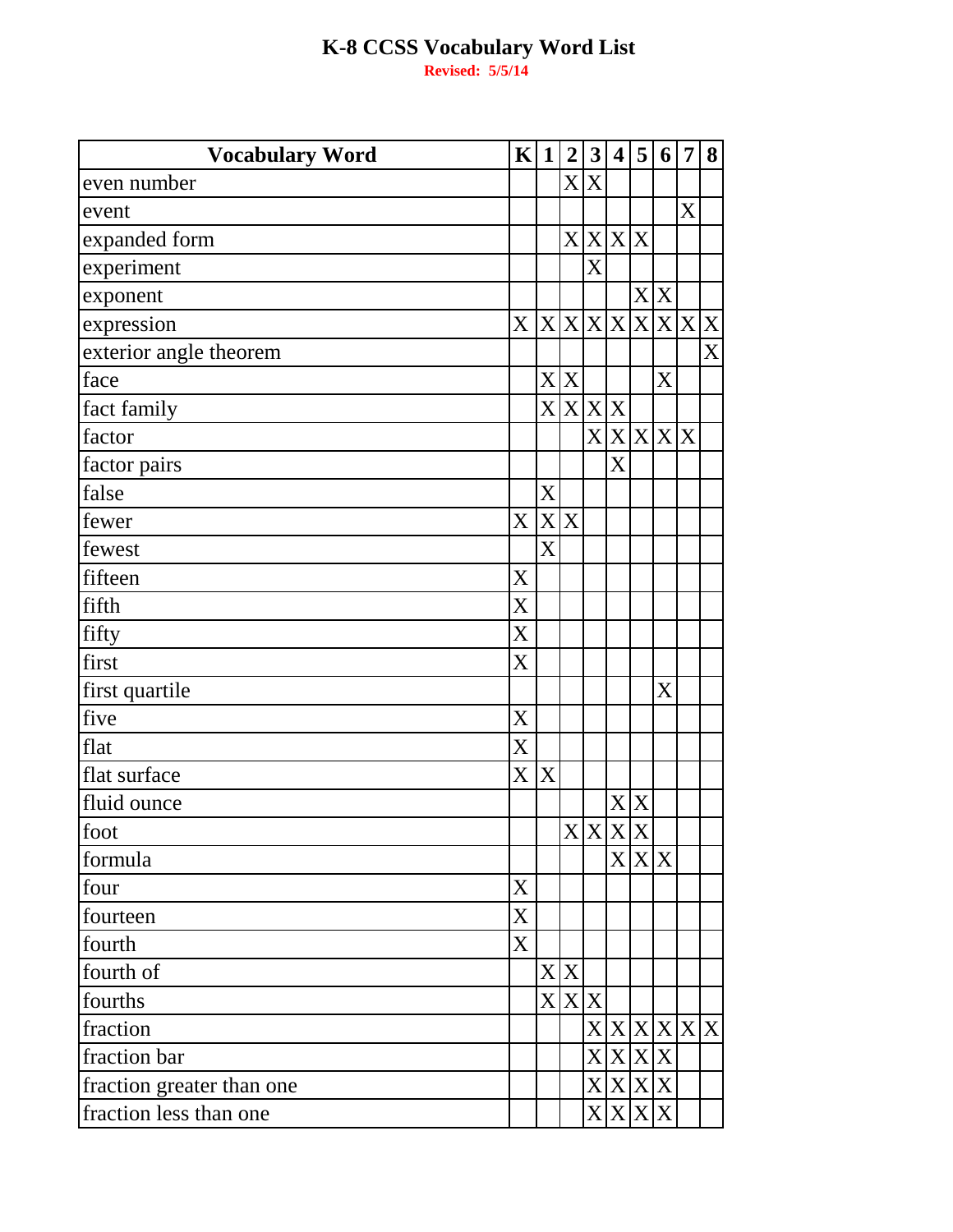| <b>Vocabulary Word</b>   | K                         | $\mathbf{1}$ | $\overline{2}$ | $\mathbf{3}$      | $\overline{\mathbf{4}}$ | 5     | 6                       | 7 | 8           |
|--------------------------|---------------------------|--------------|----------------|-------------------|-------------------------|-------|-------------------------|---|-------------|
| frequency                |                           |              |                |                   |                         |       |                         | X | X           |
| frequency table          |                           |              |                | $\rm\overline{X}$ |                         |       | X                       |   |             |
| function                 |                           |              |                |                   |                         |       |                         |   | $\mathbf X$ |
| gallon                   |                           |              |                |                   |                         | X X X |                         |   |             |
| gap                      |                           |              |                |                   |                         |       | X                       |   |             |
| geometric figure         |                           |              |                |                   |                         |       |                         | X |             |
| gram                     |                           |              |                |                   | X X X X                 |       |                         |   |             |
| graph                    | X                         |              |                |                   |                         |       |                         |   | X X         |
| gratuities               |                           |              |                |                   |                         |       |                         | X |             |
| greater than             | X X X X X X X             |              |                |                   |                         |       |                         |   |             |
| greater than or equal to |                           |              |                |                   |                         |       | X                       |   |             |
| greatest common factor   |                           |              |                |                   |                         |       | $\overline{\mathrm{X}}$ |   |             |
| half-circle              |                           | X            |                |                   |                         |       |                         |   |             |
| half gallon              |                           |              |                |                   | X                       |       |                         |   |             |
| half hour                |                           |              | X X X          |                   |                         |       |                         |   |             |
| half of                  |                           | X            | X              |                   |                         |       |                         |   |             |
| half past                |                           | X            | X              |                   |                         |       |                         |   |             |
| halves                   |                           | X            | X X            |                   |                         |       |                         |   |             |
| heavier                  | X                         |              |                |                   |                         |       |                         |   |             |
| height                   | X                         |              |                |                   |                         | X X X |                         |   |             |
| heptagon                 |                           |              |                |                   |                         | X     |                         |   |             |
| hexagon                  | $\boldsymbol{\mathrm{X}}$ |              | X X X X        |                   |                         | X     |                         |   |             |
| hexagonal prism          |                           |              |                |                   |                         | X     |                         |   |             |
| hierarchy                |                           |              |                |                   |                         | X     |                         |   |             |
| histogram                |                           |              |                |                   |                         |       | X                       |   |             |
| horizontal               |                           |              |                |                   | X                       |       |                         |   |             |
| horizontal bar graph     |                           |              |                | X X               |                         |       |                         |   |             |
| hour                     |                           |              | X X X X        |                   |                         |       |                         |   |             |
| hour hand                |                           |              | X X            |                   |                         |       |                         |   |             |
| hundred                  | X                         |              | X X            |                   |                         |       |                         |   |             |
| hundreds                 |                           |              |                |                   | X X X                   |       |                         |   |             |
| hundredth                |                           |              |                |                   |                         | X X   |                         |   |             |
| hundredths               |                           |              |                |                   |                         | X X   |                         |   |             |
| in front of              | X                         |              |                |                   |                         |       |                         |   |             |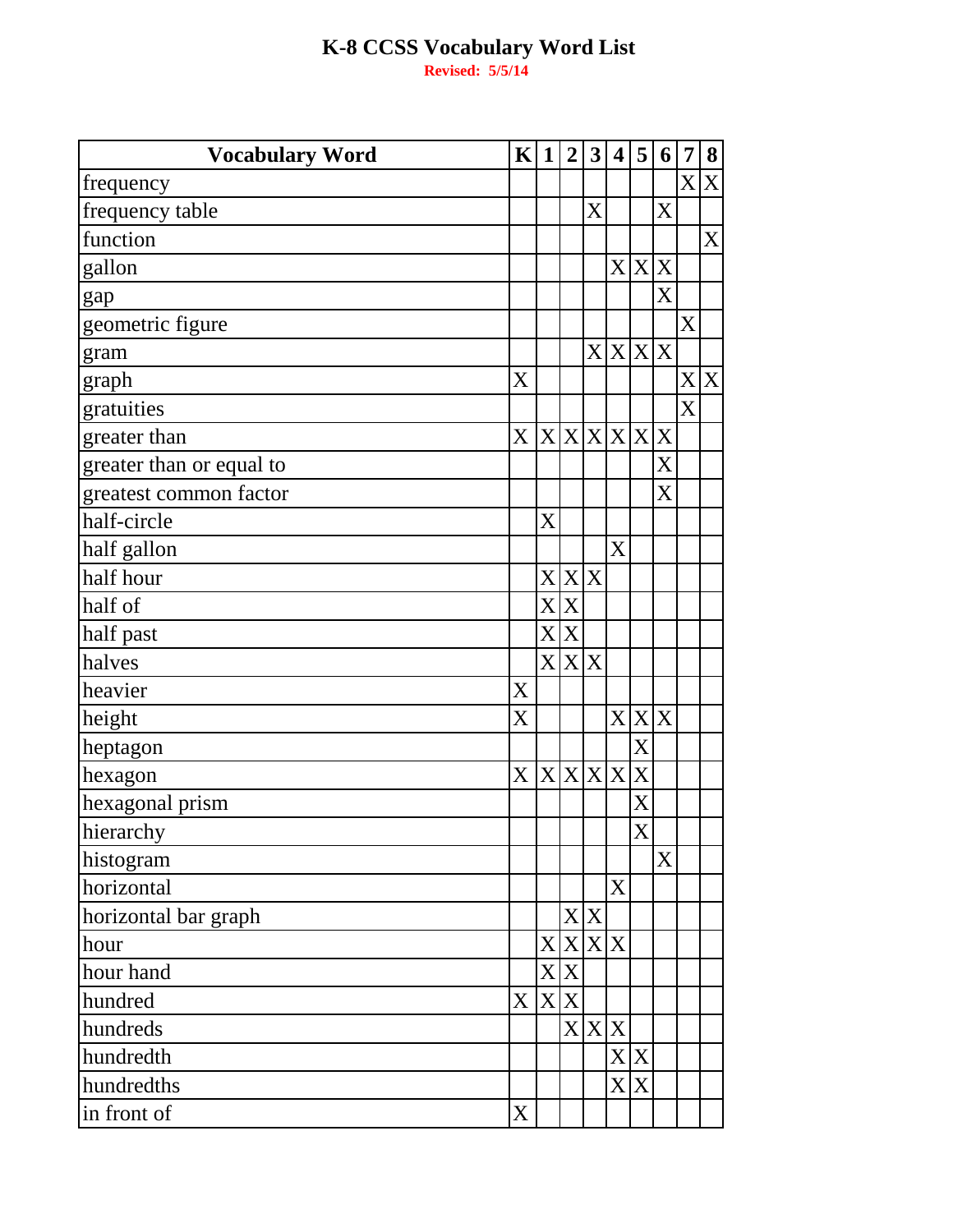| <b>Vocabulary Word</b>    | $\mathbf{K}$  | $\mathbf{1}$ | $\boldsymbol{2}$ | 3   |         | 4 5                         | 6                 | $\overline{7}$ | 8                |
|---------------------------|---------------|--------------|------------------|-----|---------|-----------------------------|-------------------|----------------|------------------|
| inch                      |               |              |                  |     | X X X X |                             |                   |                |                  |
| increasing functions      |               |              |                  |     |         |                             |                   |                | $\mathbf X$      |
| independent variable      |               |              |                  |     |         |                             | X                 |                |                  |
| inequality                |               |              |                  |     |         |                             |                   | X X X          |                  |
| inferences                |               |              |                  |     |         |                             |                   |                | X X              |
| infinite                  |               |              |                  |     |         |                             | $\rm\overline{X}$ |                |                  |
| infinitely many solutions |               |              |                  |     |         |                             |                   |                | $\boldsymbol{X}$ |
| informal argument         |               |              |                  |     |         |                             |                   |                | X                |
| input                     |               |              |                  |     |         |                             |                   |                | X                |
| integer exponents         |               |              |                  |     |         |                             |                   |                | X                |
| integers                  |               |              |                  |     |         |                             |                   | X X            | X                |
| intercept                 |               |              |                  |     |         |                             |                   |                | X                |
| interquartile range       |               |              |                  |     |         |                             | $\rm\overline{X}$ |                |                  |
| intersect                 |               |              |                  |     |         | X                           |                   |                |                  |
| intersecting lines        |               |              |                  |     | X X     |                             |                   |                |                  |
| interval                  |               |              |                  |     |         | X X X X                     |                   |                |                  |
| inverse operations        |               |              |                  |     |         | X X X X                     |                   |                |                  |
| irrational numbers        |               |              |                  |     |         |                             |                   |                | X                |
| is not equal to           |               |              |                  |     |         |                             | $\rm\overline{X}$ |                |                  |
| is the same as            |               | X            |                  |     |         |                             |                   |                |                  |
| isosceles triangle        |               |              |                  |     |         | X X X                       |                   | X              |                  |
| key                       |               |              |                  | X X |         |                             |                   |                |                  |
| kilogram                  |               |              |                  |     | X X X   |                             |                   |                |                  |
| kilometer                 |               |              |                  |     |         | $\overline{X} \overline{X}$ |                   |                |                  |
| larger                    | X             |              |                  |     |         |                             |                   |                |                  |
| lateral area              |               |              |                  |     |         |                             | X                 |                |                  |
| lateral face              |               |              |                  |     |         |                             | X X               |                |                  |
| least common multiple     |               |              |                  |     |         |                             | X                 |                |                  |
| length                    | X X X X X X X |              |                  |     |         |                             |                   |                |                  |
| less                      | X             |              |                  |     |         |                             |                   |                |                  |
| less than                 | X X X X X X X |              |                  |     |         |                             |                   |                |                  |
| less than or equal to     |               |              |                  |     |         |                             | X                 |                |                  |
| lighter                   | X             |              |                  |     |         |                             |                   |                |                  |
| like denominators         |               |              |                  |     |         | X X                         |                   |                |                  |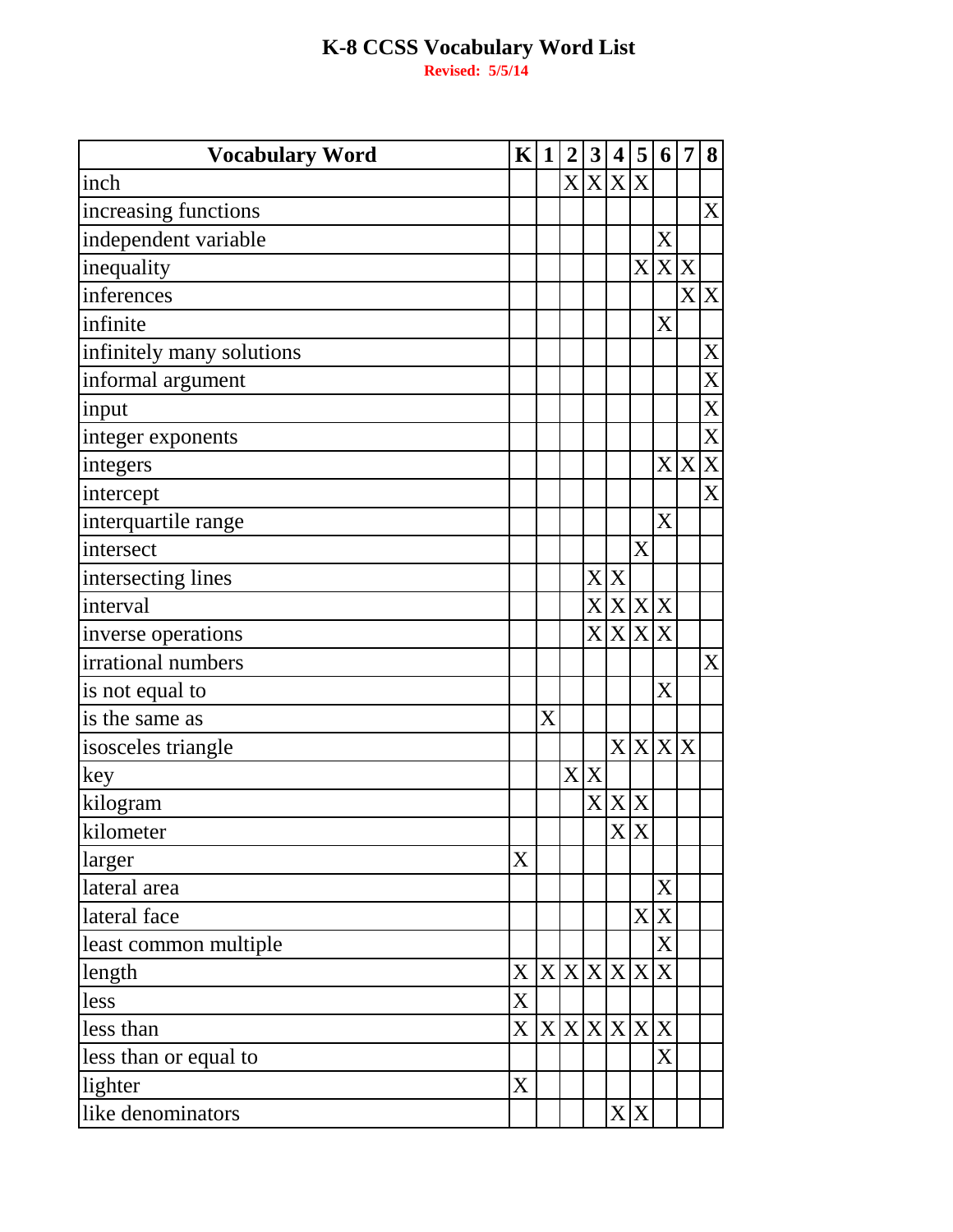| <b>Vocabulary Word</b>  | $\bf K$ | $\mathbf{1}$ | $\overline{2}$ | 3            | $\overline{\mathbf{4}}$ | 5       | 6                     | 7   | 8 |
|-------------------------|---------|--------------|----------------|--------------|-------------------------|---------|-----------------------|-----|---|
| like numerators         |         |              |                |              | X                       |         |                       |     |   |
| like terms              |         |              |                |              |                         |         | X                     |     |   |
| likely event            |         |              |                |              |                         |         |                       | X   |   |
| line                    |         |              |                | X X X        |                         |         |                       |     | X |
| line graph              |         |              |                |              |                         | X       |                       |     |   |
| line of best fit        |         |              |                |              |                         |         |                       |     | X |
| line of symmetry        |         |              |                |              |                         | X X X   |                       |     |   |
| line plot               |         |              | X              | X            |                         | X X X   |                       |     |   |
| line segment            |         |              |                | $\mathbf{X}$ | X                       |         |                       |     | X |
| line-symmetric figure   |         |              |                |              | X                       |         |                       |     |   |
| line symmetry           |         |              |                |              |                         | X X X   |                       |     |   |
| linear association      |         |              |                |              |                         |         |                       |     | X |
| linear equation         |         |              |                |              |                         |         | $\rm\overline{X}$     |     | X |
| linear function         |         |              |                |              |                         |         |                       |     | X |
| linear relationship     |         |              |                |              |                         |         |                       |     | X |
| liter                   |         |              |                |              |                         | X X X X |                       |     |   |
| long division           |         |              |                |              |                         | X       |                       | X   |   |
| longer                  | X       | X            |                |              |                         |         |                       |     |   |
| longest                 |         | $\rm X$      |                |              |                         |         |                       |     |   |
| lower extreme           |         |              |                |              |                         |         | $\rm X$               |     |   |
| lower quartile          |         |              |                |              |                         |         | $\overline{\text{X}}$ |     |   |
| lowest terms            |         |              |                |              |                         | X X     |                       |     |   |
| magnitude               |         |              |                |              |                         |         | X                     |     |   |
| make ten                | X       |              |                |              |                         |         |                       |     |   |
| making ten              |         |              | X X            |              |                         |         |                       |     |   |
| markdowns               |         |              |                |              |                         |         |                       | X   |   |
| markups                 |         |              |                |              |                         |         |                       | X   |   |
| mass                    |         |              |                |              |                         | X X X X |                       |     |   |
| match                   | X       |              |                |              |                         |         |                       |     |   |
| maximum                 |         |              |                |              |                         |         | X                     |     |   |
| mean                    |         |              |                |              |                         |         | X                     |     |   |
| mean absolute deviation |         |              |                |              |                         |         |                       | X X |   |
| measure                 |         | X            |                |              |                         |         |                       |     |   |
| measure of center       |         |              |                |              |                         |         |                       | X X |   |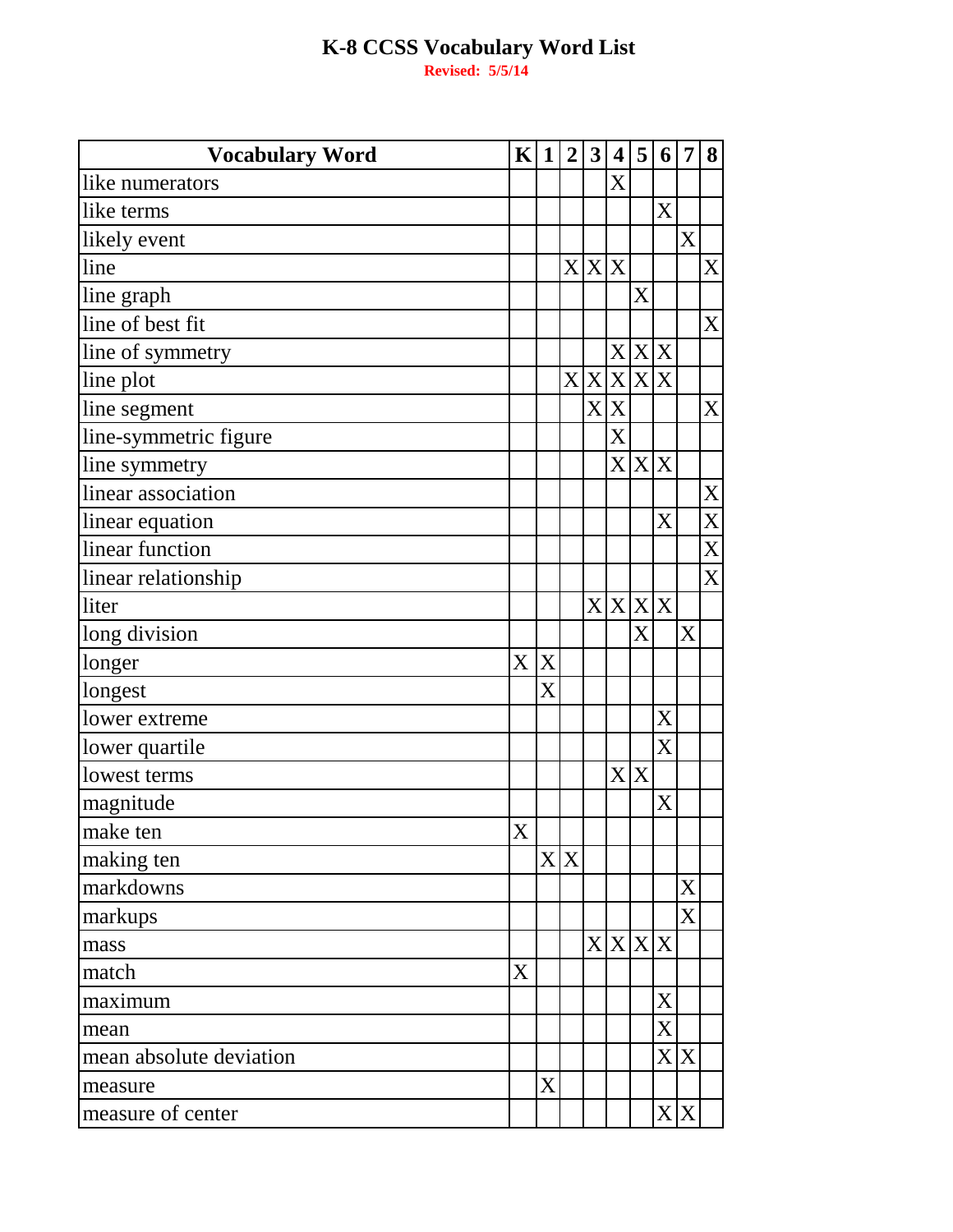| <b>Vocabulary Word</b>                | $\mathbf{K}$ | $\mathbf{1}$             | $\overline{2}$ | 3                        | $\overline{\mathbf{4}}$ | 5       | 6       | 7 | 8 |
|---------------------------------------|--------------|--------------------------|----------------|--------------------------|-------------------------|---------|---------|---|---|
| measure of variability                |              |                          |                |                          |                         |         | X       |   |   |
| measure of variation                  |              |                          |                |                          |                         |         |         | X |   |
| measuring tape                        |              |                          | X              |                          |                         |         |         |   |   |
| median                                |              |                          |                |                          |                         |         | X       |   |   |
| meter                                 |              |                          |                |                          |                         | X X X X |         |   |   |
| meter stick                           |              |                          | $\mathbf X$    |                          |                         |         |         |   |   |
| metric system                         |              |                          |                | X X                      |                         | X X     | X       |   |   |
| midnight                              |              |                          | $\mathbf{X}$   | $\mathbf{X}$             |                         |         |         |   |   |
| mile                                  |              |                          |                |                          |                         | X X     |         |   |   |
| milligram                             |              |                          |                |                          |                         | X       |         |   |   |
| milliliter                            |              |                          |                |                          | X                       | X       |         |   |   |
| millimeter                            |              |                          |                |                          | X                       | X       |         |   |   |
| minimum                               |              |                          |                |                          |                         |         | X       |   |   |
| minuend                               |              |                          |                |                          |                         | X       | X       |   |   |
| minus                                 | X            | X                        |                |                          |                         |         |         |   |   |
| minute                                |              |                          | X X X          |                          | X                       |         |         |   |   |
| minute hand                           |              | $\mathbf{X}^{\parallel}$ | X              |                          |                         |         |         |   |   |
| mixed number                          |              |                          |                |                          | X                       | X       | X       |   |   |
| mode                                  |              |                          |                |                          |                         |         | $\rm X$ |   |   |
| money                                 |              |                          | X              |                          |                         |         |         |   |   |
| month                                 |              |                          |                |                          | X                       |         |         |   |   |
| more                                  | X            | X                        | X              |                          |                         |         |         |   |   |
| more than                             |              | $\rm\overline{X}$        | X              |                          |                         |         |         |   |   |
| most                                  |              | X                        |                |                          |                         |         |         |   |   |
| multiple                              |              |                          |                | $\mathbf{X}$             |                         | X X X   |         |   |   |
| Multiplication Property of Equality   |              |                          |                |                          |                         |         | X       |   |   |
| multiplicative comparison             |              |                          |                |                          | X                       |         |         |   |   |
| Multiplicative Identity Property of 1 |              |                          |                | $\mathbf{X}^{\parallel}$ |                         | X X X   |         |   |   |
| mutiplicative inverse                 |              |                          |                |                          |                         |         | X       |   |   |
| multiply                              |              |                          |                | $X\vert$                 |                         | X X     |         |   |   |
| negative association                  |              |                          |                |                          |                         |         |         |   | X |
| negative numbers                      |              |                          |                |                          |                         |         | X       |   |   |
| net                                   |              |                          |                |                          |                         |         | X       |   |   |
| next to                               | X            |                          |                |                          |                         |         |         |   |   |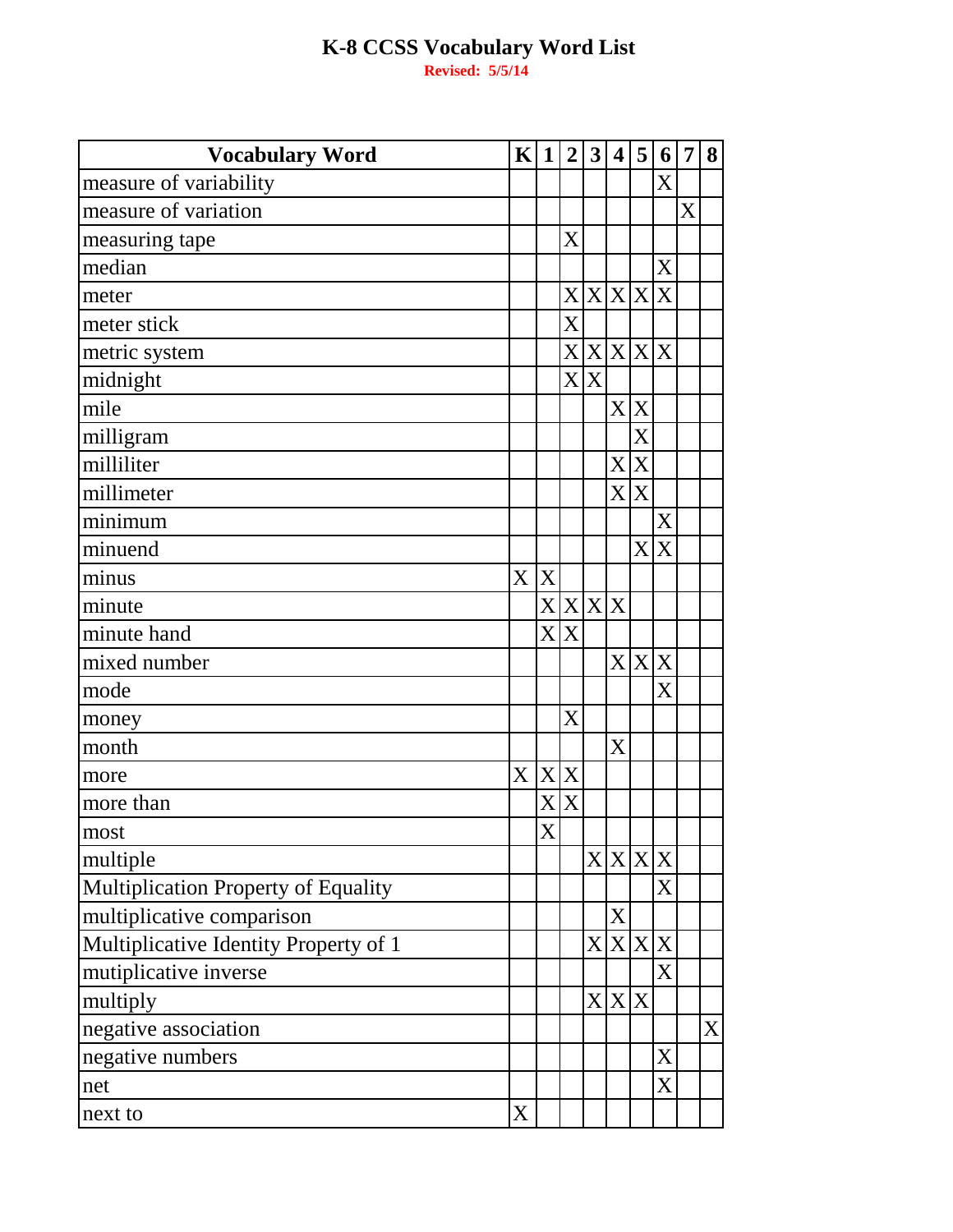| <b>Vocabulary Word</b>     | $\mathbf{K}$ | $\mathbf{1}$ | $\boldsymbol{2}$ | 3   | $\overline{\mathbf{4}}$ | 5     | 6                 | $\overline{7}$  | 8              |
|----------------------------|--------------|--------------|------------------|-----|-------------------------|-------|-------------------|-----------------|----------------|
| nickel                     |              |              | X                |     |                         |       |                   |                 |                |
| nine                       | X            |              |                  |     |                         |       |                   |                 |                |
| nineteen                   | X            |              |                  |     |                         |       |                   |                 |                |
| nonagon                    |              |              |                  |     |                         | X     |                   |                 |                |
| non-zero divisor           |              |              |                  |     |                         |       |                   | X               |                |
| noon                       |              |              |                  | X X |                         |       |                   |                 |                |
| no solution                |              |              |                  |     |                         |       |                   |                 | X              |
| nonlinear association      |              |              |                  |     |                         |       |                   |                 | X              |
| nonlinear function         |              |              |                  |     |                         |       |                   |                 | X              |
| non-vertical line          |              |              |                  |     |                         |       |                   |                 | $\overline{X}$ |
| number                     | X X X        |              |                  |     |                         |       |                   |                 |                |
| number line                |              |              |                  |     |                         |       |                   | X X X X X X X X |                |
| number name                |              |              | X                |     | X                       |       |                   |                 |                |
| number pair                | X            |              |                  |     |                         |       |                   |                 |                |
| numeral                    | X            | X X          |                  |     |                         |       |                   |                 |                |
| numerator                  |              |              |                  |     | X X X X                 |       |                   |                 |                |
| numerical expression       |              |              |                  |     |                         |       | X X               |                 |                |
| object                     | X            | X            |                  |     |                         |       |                   |                 |                |
| obtuse angle               |              |              |                  |     | X                       |       |                   |                 |                |
| obtuse triangle            |              |              |                  |     |                         | X X X |                   | $\mathbf X$     |                |
| octagon                    |              |              |                  |     | X X X                   |       |                   |                 |                |
| octagonal prism            |              |              |                  |     |                         | X     |                   |                 |                |
| odd number                 |              |              |                  | X X |                         |       |                   |                 |                |
| one                        | X            |              |                  |     |                         |       |                   |                 |                |
| ones                       | X            |              | X X X            |     |                         |       |                   |                 |                |
| open shape                 |              |              |                  | X   |                         |       |                   |                 |                |
| opposites                  |              |              |                  |     |                         |       | $\rm\overline{X}$ |                 |                |
| order                      |              | X            |                  |     | X X                     |       |                   |                 |                |
| <b>Order of Operations</b> |              |              |                  |     | X X X X                 |       |                   |                 |                |
| ordered pair               |              |              |                  |     |                         |       |                   | X X X X         |                |
| origin                     |              |              |                  |     |                         |       | X X               |                 | X X            |
| ounce                      |              |              |                  |     | X                       |       | X X               |                 |                |
| outlier                    |              |              |                  |     |                         |       | X                 |                 | $\mathbf X$    |
| output                     |              |              |                  |     |                         |       |                   |                 | $\mathbf{X}$   |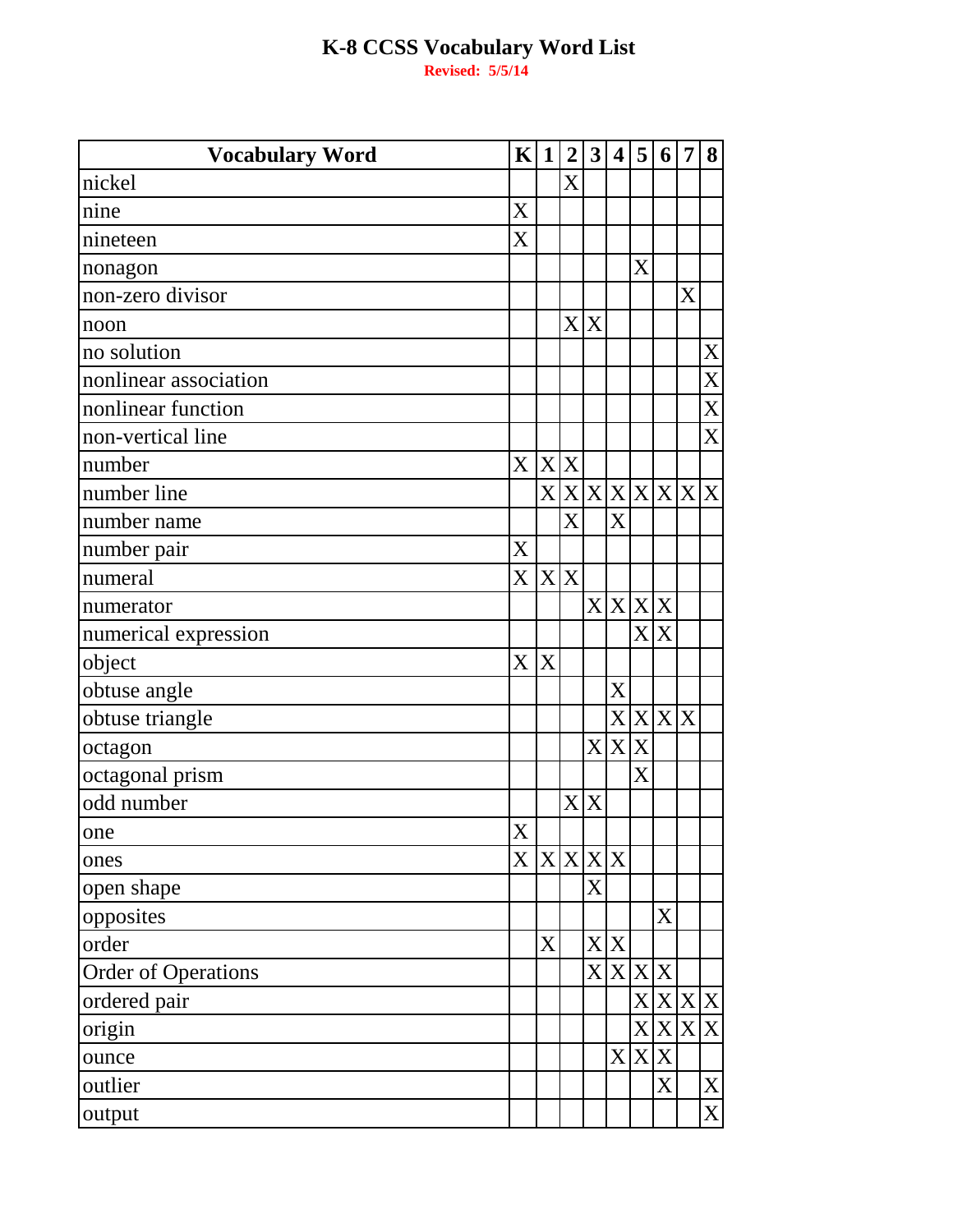| <b>Vocabulary Word</b> | $\mathbf{K}$ | $\mathbf{1}$ | $\overline{2}$ | 3                         | $\boldsymbol{4}$ | 5     | 6            | 7           | 8 |
|------------------------|--------------|--------------|----------------|---------------------------|------------------|-------|--------------|-------------|---|
| p.m.                   |              |              |                |                           | X X X            |       |              |             |   |
| pair                   |              |              | $\overline{X}$ |                           |                  |       |              |             |   |
| parallel lines         |              |              |                | $\rm X$                   |                  | X X   |              |             | X |
| parallelogram          |              |              |                | $\rm X$ $\,$              |                  | X X X |              |             |   |
| parentheses            |              |              |                | $\boldsymbol{\mathrm{X}}$ |                  | X X   |              |             |   |
| partial product        |              |              |                |                           |                  | X X   |              |             |   |
| partial quotient       |              |              |                |                           |                  | X X   |              |             |   |
| partition              |              |              | X X X          |                           |                  |       |              |             |   |
| partitive division     |              |              |                | $\mathbf{X}$              | $\mathbf X$      |       |              |             |   |
| pattern                |              |              | X              | $\mathbf{X}$              |                  | X X X |              |             |   |
| penny                  |              |              | X              |                           |                  |       |              |             |   |
| pentagon               |              |              |                |                           | X X X X          |       |              |             |   |
| pentagonal prism       |              |              |                |                           |                  | X     |              |             |   |
| pentagonal pyramid     |              |              |                |                           |                  | X     |              |             |   |
| percent                |              |              |                |                           |                  |       | $\mathbf{X}$ | $\mathbf X$ |   |
| percent decrease       |              |              |                |                           |                  |       |              | $\rm X$     |   |
| percent error          |              |              |                |                           |                  |       |              | X           |   |
| percent increase       |              |              |                |                           |                  |       |              | X           |   |
| perfect square         |              |              |                |                           |                  |       |              |             | X |
| perimeter              |              |              |                | $\mathbf{X}$              | X                |       |              |             |   |
| period                 |              |              |                |                           |                  | X X   |              |             |   |
| perpendicular          |              |              |                |                           |                  | X     |              |             |   |
| perpendicular lines    |              |              |                | X                         | $\mathbf X$      | X     |              |             |   |
| picture graph          |              |              | X X X          |                           |                  |       |              |             |   |
| pint                   |              |              |                |                           |                  | X X X |              |             |   |
| place value            |              |              | X X X          |                           |                  | X X   |              |             |   |
| plane                  |              |              |                |                           |                  | X     |              |             |   |
| plane sections         |              |              |                |                           |                  |       |              | X           |   |
| plane shape            |              |              |                | $\rm X$                   |                  |       |              |             |   |
| plot                   |              |              |                |                           |                  |       | X            |             |   |
| plus                   | X            | X            |                |                           |                  |       |              |             |   |
| point                  |              |              |                |                           | X X              |       |              |             |   |
| polygon                |              |              |                | $\mathbf{X}$              |                  |       | X X X X      |             |   |
| polyhedron             |              |              |                |                           |                  |       | X X          |             |   |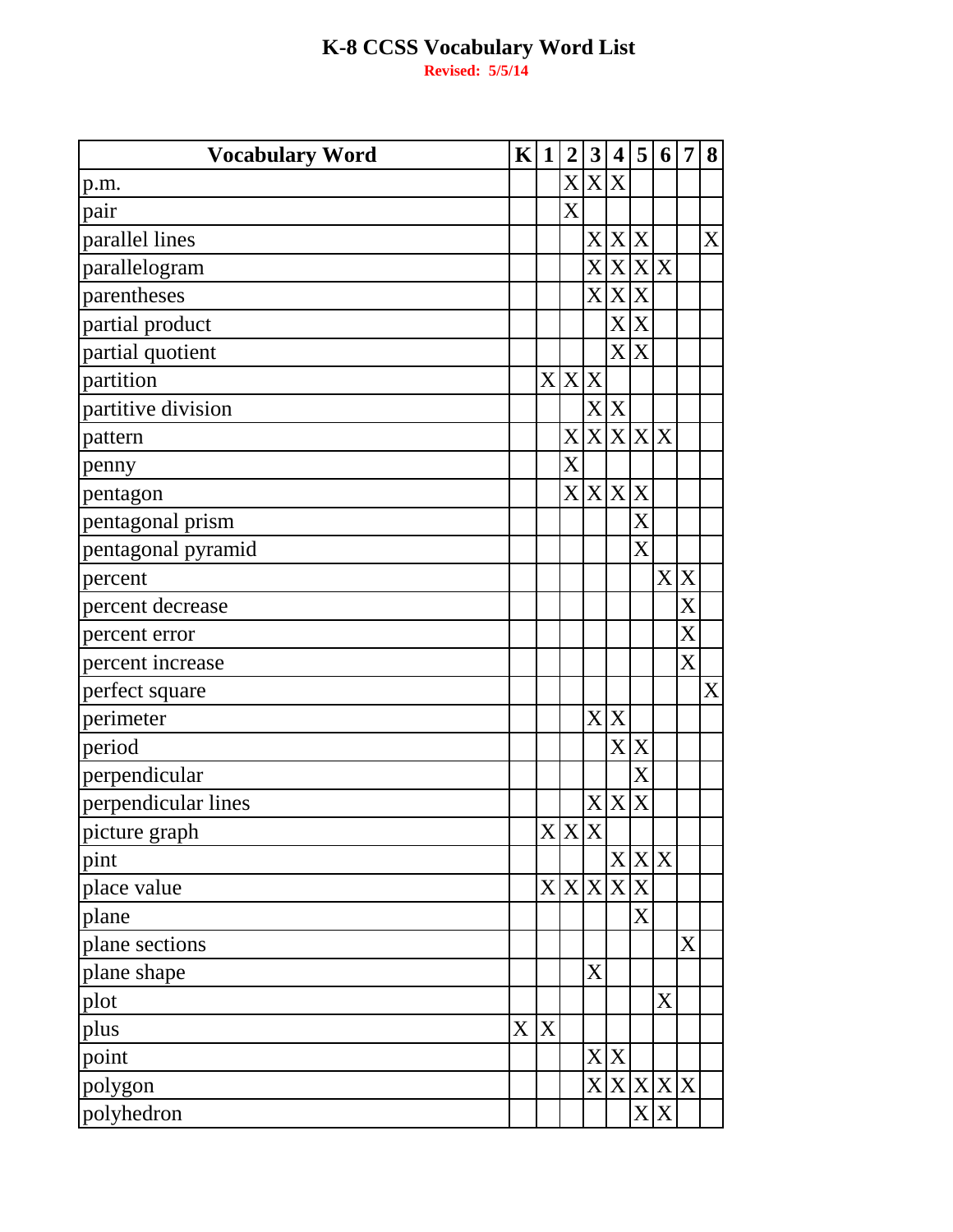| <b>Vocabulary Word</b>              | K | $\mathbf{1}$          | $\overline{2}$ | $\mathbf{3}$             | $\overline{\mathbf{4}}$ | 5           | 6                 | 7                       | 8                |
|-------------------------------------|---|-----------------------|----------------|--------------------------|-------------------------|-------------|-------------------|-------------------------|------------------|
| population                          |   |                       |                |                          |                         |             |                   | $\overline{\mathrm{X}}$ |                  |
| positive association                |   |                       |                |                          |                         |             |                   |                         | X                |
| positive numbers                    |   |                       |                |                          |                         |             | X                 |                         |                  |
| pound                               |   |                       |                |                          |                         | X X X       |                   |                         |                  |
| powers of ten                       |   |                       |                |                          |                         | X           |                   |                         | X                |
| predictions                         |   |                       |                |                          |                         |             |                   | X                       |                  |
| prime factorization                 |   |                       |                |                          |                         |             | X                 |                         |                  |
| prime number                        |   |                       |                |                          |                         | X X X       |                   |                         |                  |
| prism                               |   |                       |                |                          |                         |             | X X X             |                         |                  |
| probability                         |   |                       |                |                          |                         |             |                   | X                       |                  |
| product                             |   |                       |                |                          | X X X X                 |             |                   |                         |                  |
| proof                               |   |                       |                |                          |                         |             |                   |                         | X                |
| proportion                          |   |                       |                |                          |                         |             |                   | X X                     |                  |
| proportional relationship           |   |                       |                |                          |                         |             |                   | X                       | X                |
| protractor                          |   |                       |                |                          | X                       |             |                   | X                       |                  |
| pyramid                             |   |                       |                |                          |                         |             | X X X             |                         |                  |
| <b>Pythagorean Theorem</b>          |   |                       |                |                          |                         |             |                   |                         | X                |
| <b>Pythagorean Theorem Converse</b> |   |                       |                |                          |                         |             |                   |                         | $\overline{X}$   |
| quadrant                            |   |                       |                |                          |                         | $\mathbf X$ |                   |                         |                  |
| quadrants                           |   |                       |                |                          |                         |             |                   | X X                     |                  |
| quadrilateral                       |   |                       |                |                          |                         |             | X X X X X X       |                         |                  |
| qualitative                         |   |                       |                |                          |                         |             |                   |                         | X                |
| quantity                            | X |                       |                |                          |                         |             | $\rm\overline{X}$ |                         |                  |
| quart                               |   |                       |                |                          |                         |             | X X X             |                         |                  |
| quarter                             |   |                       | X              |                          |                         |             |                   |                         |                  |
| quarter-circle                      |   | X                     |                |                          |                         |             |                   |                         |                  |
| quarter hour                        |   |                       |                | X X                      |                         |             |                   |                         |                  |
| quarter of                          |   | $\mathbf{X}$          | X              |                          |                         |             |                   |                         |                  |
| quarter past                        |   |                       | $\mathbf{X}$   |                          |                         |             |                   |                         |                  |
| quarters                            |   | $\overline{\text{X}}$ |                |                          |                         |             |                   |                         |                  |
| quotative division                  |   |                       |                |                          | X X                     |             |                   |                         |                  |
| quotient                            |   |                       |                | $\mathbf{X}^{\parallel}$ |                         |             | X X X X           |                         |                  |
| radicals                            |   |                       |                |                          |                         |             |                   |                         | $\boldsymbol{X}$ |
| random sample                       |   |                       |                |                          |                         |             |                   | X                       |                  |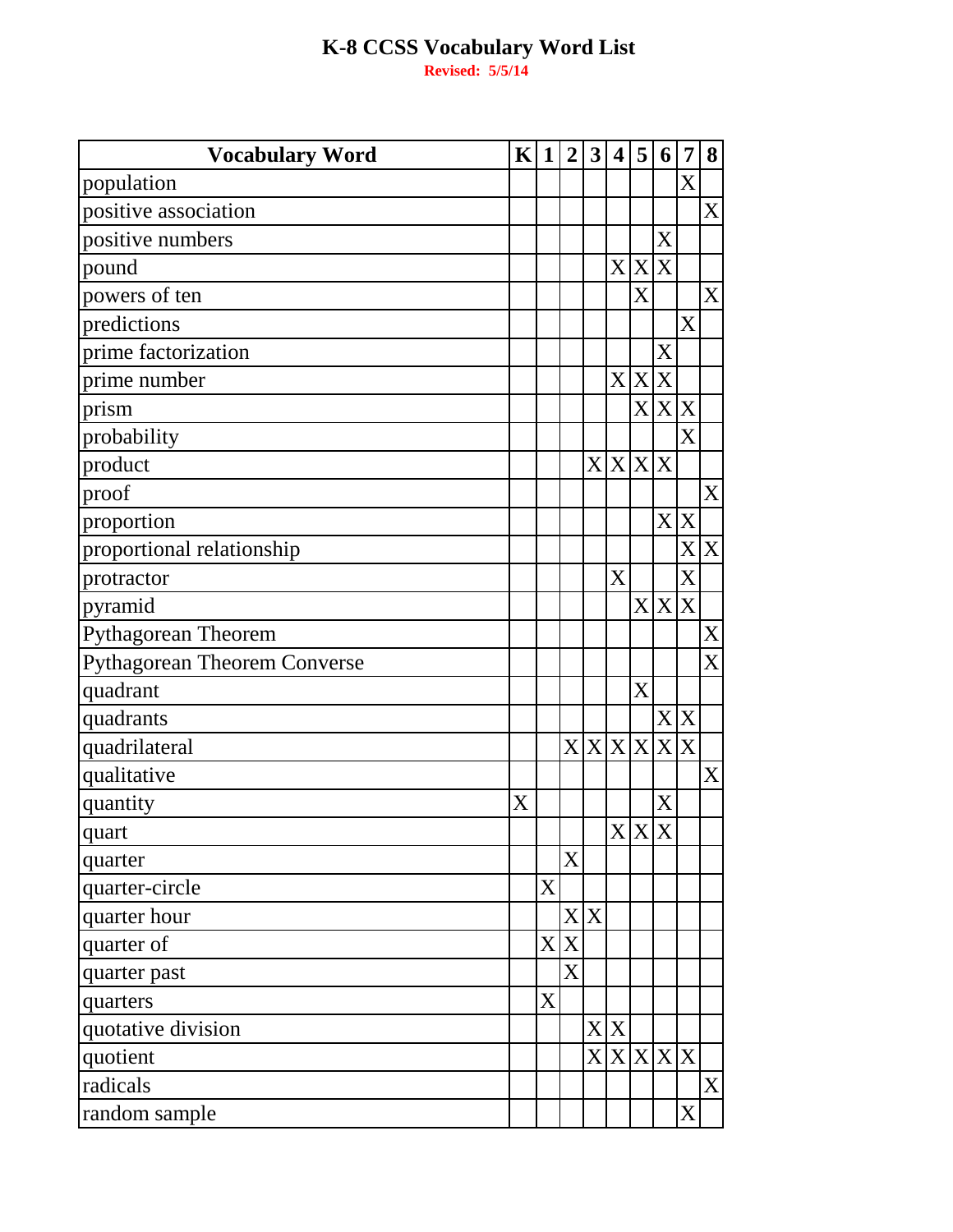| <b>Vocabulary Word</b>    | K              | $\mathbf{1}$ | $\boldsymbol{2}$ | $\mathbf{3}$             | $\overline{\mathbf{4}}$            | 5         | 6                 | 7           | 8                |
|---------------------------|----------------|--------------|------------------|--------------------------|------------------------------------|-----------|-------------------|-------------|------------------|
| range                     |                |              |                  |                          |                                    |           | X                 |             |                  |
| rate                      |                |              |                  |                          |                                    |           |                   | X X         |                  |
| rate of change            |                |              |                  |                          |                                    |           |                   |             | $\boldsymbol{X}$ |
| ratio                     |                |              |                  |                          |                                    |           |                   | X X         |                  |
| rational coefficient      |                |              |                  |                          |                                    |           |                   | X           |                  |
| rational number           |                |              |                  |                          |                                    |           |                   |             | X X X            |
| ray                       |                |              |                  |                          | X X                                |           |                   |             |                  |
| reasonableness            |                |              |                  |                          |                                    | X X X     |                   |             |                  |
| reciprocal                |                |              |                  |                          |                                    |           | X                 |             |                  |
| rectangle                 | X X X X X X    |              |                  |                          |                                    |           |                   |             |                  |
| rectangular prism         |                |              | X X              |                          |                                    |           |                   |             |                  |
| rectilinear figure        |                |              |                  | $\rm\overline{X}$        |                                    |           |                   |             |                  |
| reflection                |                |              |                  |                          |                                    |           |                   |             | X                |
| regroup                   |                |              |                  | X X                      | $\mathbf X$                        |           |                   |             |                  |
| regular polygon           |                |              |                  |                          |                                    | X X X     |                   |             |                  |
| related facts             |                |              | X X X            |                          | X                                  |           |                   |             |                  |
| relative frequency        |                |              |                  |                          |                                    |           |                   | X           |                  |
| relative frequency table  |                |              |                  |                          |                                    |           | $\rm\overline{X}$ |             | X                |
| remainder                 |                |              |                  |                          |                                    | X X       |                   |             |                  |
| repeated addition         |                |              |                  | X X                      |                                    |           |                   |             |                  |
| repeated subtraction      |                |              |                  | $\mathbf{X}^{\parallel}$ | $\mathbf X$                        |           |                   |             |                  |
| repeating decimal         |                |              |                  |                          |                                    |           |                   |             | X X X            |
| rhombus                   |                |              |                  |                          |                                    | X X X X X |                   |             |                  |
| right angle               |                |              |                  |                          | $\overline{\mathrm{X} \mathrm{X}}$ |           |                   |             |                  |
| right prism               |                |              |                  |                          |                                    |           |                   | X           |                  |
| right rectangular prism   |                |              |                  |                          |                                    |           | X X               | $\mathbf X$ |                  |
| right rectangular pryamid |                |              |                  |                          |                                    |           |                   | X           |                  |
| right triangle            |                |              |                  |                          |                                    | X X X     |                   | $\mathbf X$ |                  |
| roll                      | $\overline{X}$ |              |                  |                          |                                    |           |                   |             |                  |
| rotation                  |                |              |                  |                          |                                    |           |                   |             | $\rm X$          |
| round a whole number      |                |              |                  | $\rm X$ $\,$             | $\boldsymbol{X}$                   |           |                   |             |                  |
| rounding                  |                |              |                  |                          |                                    | X         |                   |             |                  |
| row                       | X X X X        |              |                  |                          |                                    |           |                   |             |                  |
| ruler                     |                |              | X                |                          |                                    |           |                   |             |                  |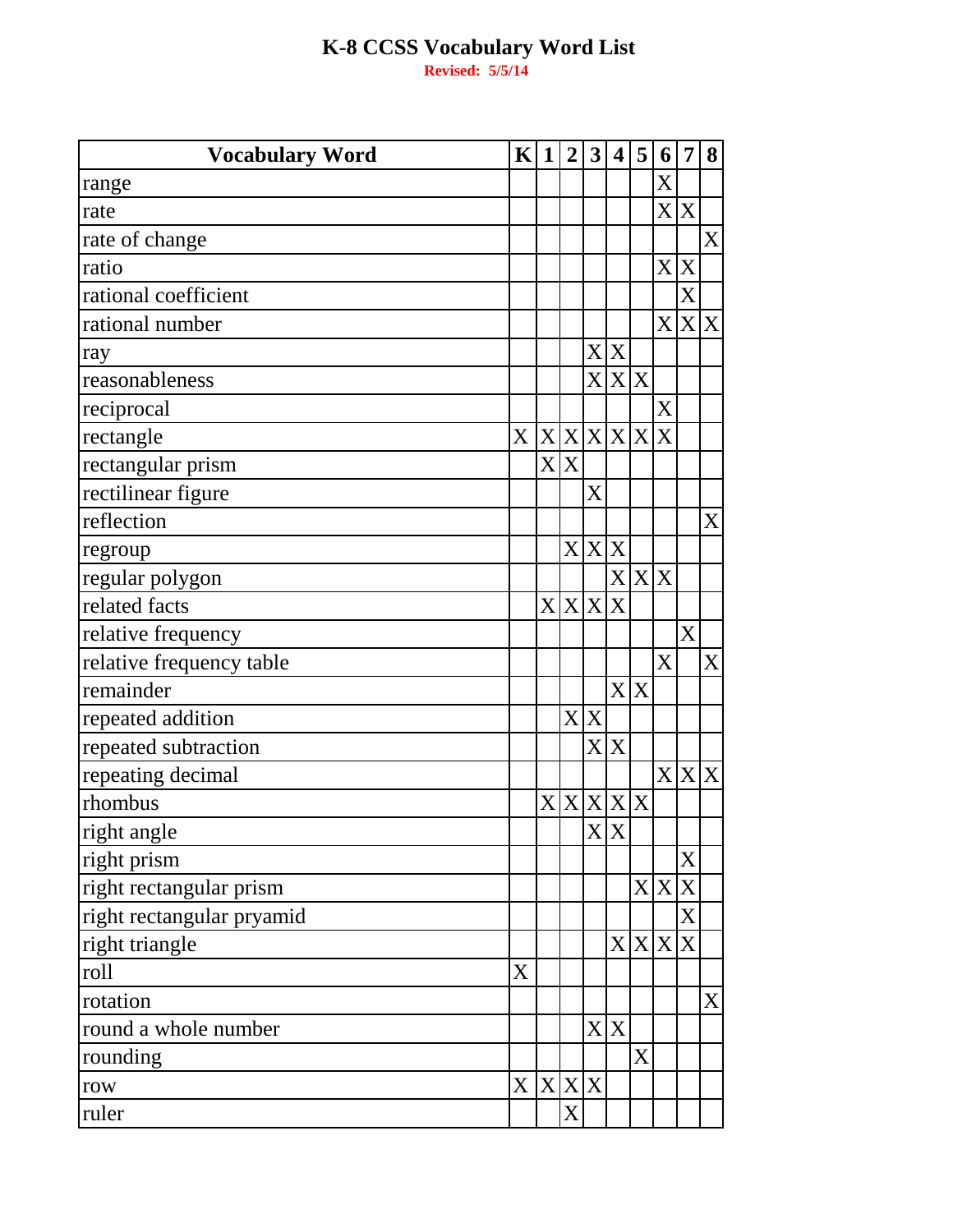| <b>Vocabulary Word</b> | $\mathbf{K}$ | $\mathbf{1}$ | $\overline{2}$ | 3       | $\overline{\mathbf{4}}$ | 5       | 6 | $\overline{7}$ | 8              |
|------------------------|--------------|--------------|----------------|---------|-------------------------|---------|---|----------------|----------------|
| same                   | X            |              |                |         |                         |         |   |                |                |
| same height            | X            |              |                |         |                         |         |   |                |                |
| same length            | X            |              |                |         |                         |         |   |                |                |
| same number            | X            |              |                |         |                         |         |   |                |                |
| same weight            | X            |              |                |         |                         |         |   |                |                |
| sample space           |              |              |                |         |                         |         |   | X              |                |
| scale                  |              |              |                | $\rm X$ |                         | X       |   |                | X X            |
| scale drawing          |              |              |                |         |                         |         |   | X              |                |
| scale factor           |              |              |                |         |                         |         |   |                | X              |
| scalene triangle       |              |              |                |         |                         | X X X X |   |                |                |
| scaling                |              |              |                |         |                         | X       |   |                |                |
| scatter plot           |              |              |                |         |                         |         |   |                | X              |
| scientific notation    |              |              |                |         |                         |         |   |                | X              |
| second                 | X            |              |                |         | X                       |         |   |                |                |
| sequence               |              |              |                |         |                         | X X     |   |                | X              |
| seven                  | X            |              |                |         |                         |         |   |                |                |
| seventeen              | X            |              |                |         |                         |         |   |                |                |
| shape                  | X            |              |                |         |                         |         |   |                |                |
| shorter                | X            | X            |                |         |                         |         |   |                |                |
| shortest               |              | X            |                |         |                         |         |   |                |                |
| side                   | X            | X X X        |                |         |                         |         |   |                |                |
| sides of equal length  | X            |              |                |         |                         |         |   |                |                |
| signed number          |              |              |                |         |                         |         |   | X X            |                |
| similar                |              |              |                |         |                         |         |   |                | $\mathbf{X}$   |
| similar triangle       |              |              |                |         |                         |         |   |                | $\overline{X}$ |
| simple interest        |              |              |                |         |                         |         |   | X              |                |
| simplest form          |              |              |                |         |                         | X X X   |   |                |                |
| simplify               |              |              |                |         |                         | X X X   |   |                |                |
| simulation             |              |              |                |         |                         |         |   | X              |                |
| six                    | X            |              |                |         |                         |         |   |                |                |
| sixteen                | X            |              |                |         |                         |         |   |                |                |
| sixths                 |              |              |                | X       |                         |         |   |                |                |
| size                   | X            |              |                |         |                         |         |   |                |                |
| skip count             |              |              |                | X X     |                         |         |   |                |                |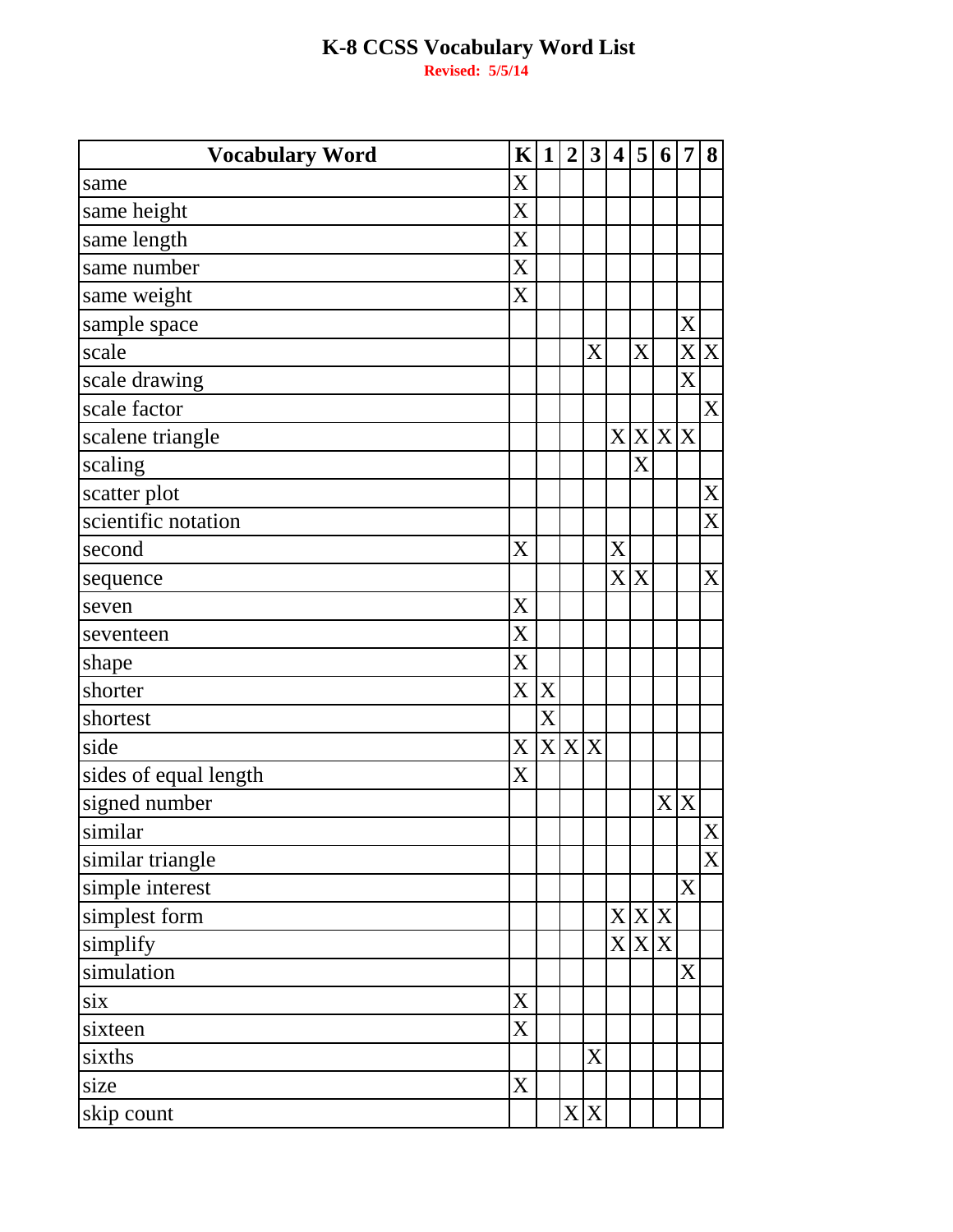| <b>Vocabulary Word</b>                  | $\mathbf{K}$ | $\mathbf{1}$ | $\overline{2}$ | 3   | $\overline{\mathbf{4}}$ | 5       | 6                     | 7                           | 8           |
|-----------------------------------------|--------------|--------------|----------------|-----|-------------------------|---------|-----------------------|-----------------------------|-------------|
| slide                                   | X            |              |                |     |                         |         |                       |                             |             |
| slope                                   |              |              |                |     |                         |         |                       |                             | X           |
| slope formula                           |              |              |                |     |                         |         |                       |                             | $\mathbf X$ |
| slope intercept form                    |              |              |                |     |                         |         |                       |                             | X           |
| smaller                                 | X            |              |                |     |                         |         |                       |                             |             |
| solid figure                            |              |              |                |     |                         |         | X X                   |                             |             |
| solid shape                             | X            | X X          |                |     |                         |         |                       |                             |             |
| solution                                |              |              |                |     |                         |         |                       |                             | X           |
| solution of an equation                 |              |              |                |     |                         |         | $\overline{\text{X}}$ |                             |             |
| solution of an inequality               |              |              |                |     |                         |         | $\overline{X}$        |                             |             |
| solution set                            |              |              |                |     |                         |         |                       | $\rm\overline{X}$           |             |
| sort                                    | X            | X X          |                |     |                         |         |                       |                             |             |
| sphere                                  | X            | X X          |                |     |                         |         |                       |                             |             |
| spread                                  |              |              |                |     |                         |         |                       | X X                         |             |
| square                                  | X            | $\mathbf{X}$ |                |     |                         | X X X X |                       |                             |             |
| square root                             |              |              |                |     |                         |         |                       |                             | X           |
| square unit                             |              |              |                |     | X X X                   |         |                       |                             |             |
| stack                                   | X            |              |                |     |                         |         |                       |                             |             |
| standard form                           |              |              |                |     | X X X X                 |         |                       |                             |             |
| statistical question                    |              |              |                |     |                         |         | X                     |                             |             |
| statistical variability                 |              |              |                |     |                         |         | $\mathbf{X}$          | X                           |             |
| statistics                              |              |              |                |     |                         |         | $\mathbf{X}$          | X                           |             |
| straight angle                          |              |              |                |     | X                       |         |                       |                             |             |
| substitution                            |              |              |                |     |                         |         |                       | $\overline{X} \overline{X}$ |             |
| subtract                                | X X X X X    |              |                |     |                         |         |                       |                             |             |
| <b>Subtraction Property of Equality</b> |              |              |                |     |                         |         | X                     |                             |             |
| subtrahend                              |              |              |                |     |                         | X       | $\mathbf X$           |                             |             |
| sum                                     | X            |              | X X X X        |     |                         |         | X X                   |                             |             |
| supplementary angles                    |              |              |                |     |                         |         |                       | X                           |             |
| surface area                            |              |              |                |     |                         |         | $\mathbf{X}$          | X                           |             |
| survey                                  |              |              |                | X X |                         |         |                       |                             |             |
| table                                   |              |              |                |     |                         |         | X                     |                             |             |
| table of values                         |              |              |                |     |                         |         |                       |                             | X           |
| take away                               | X            | X            |                |     |                         |         |                       |                             |             |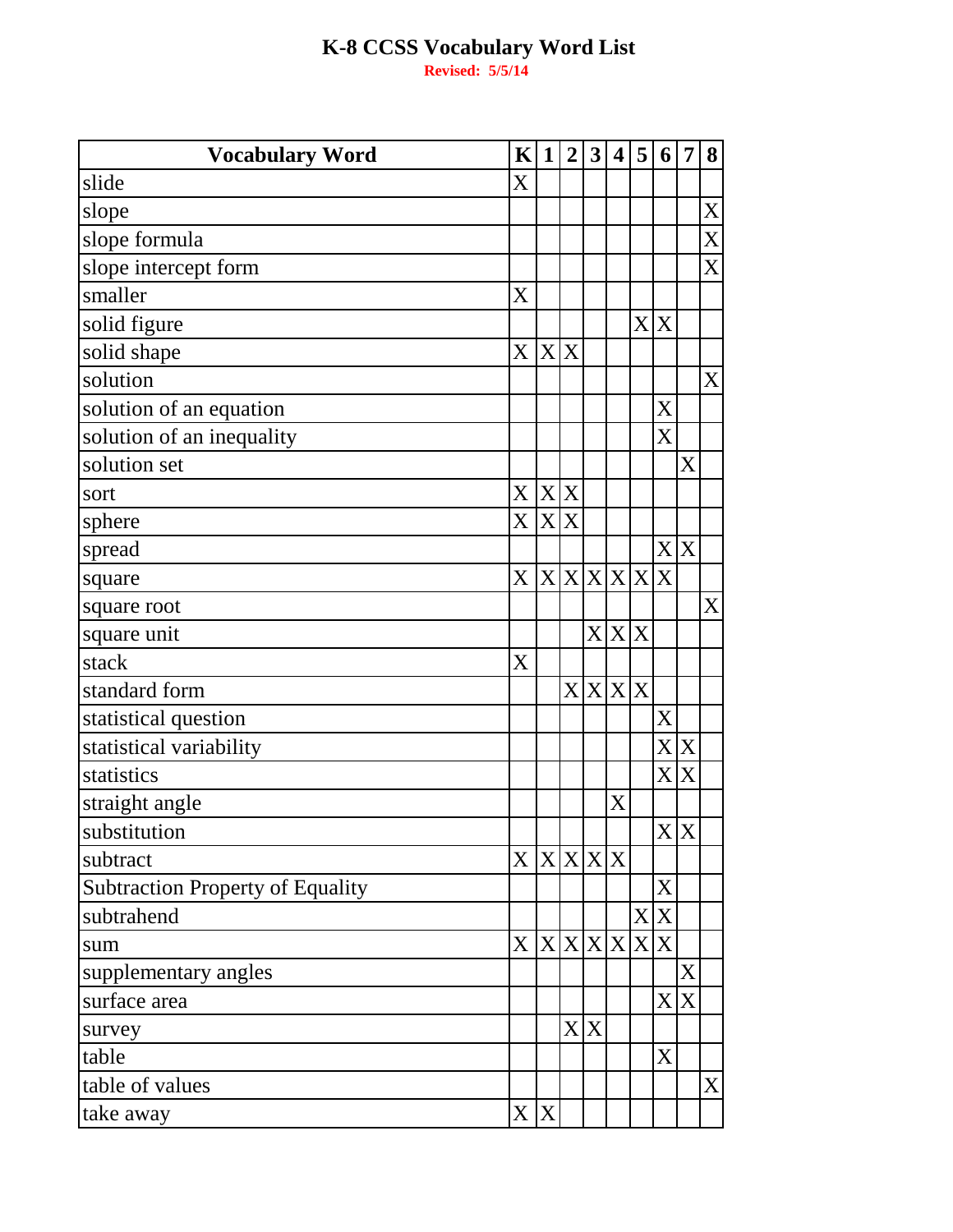| <b>Vocabulary Word</b>   | K              | $\mathbf{1}$ | $\overline{2}$ | 3            | $\overline{\mathbf{4}}$ | 5           | 6                         | 7                  | 8            |
|--------------------------|----------------|--------------|----------------|--------------|-------------------------|-------------|---------------------------|--------------------|--------------|
| taller                   | $\overline{X}$ | X            |                |              |                         |             |                           |                    |              |
| tallest                  |                | X            |                |              |                         |             |                           |                    |              |
| tally chart              |                |              | X X            |              |                         |             |                           |                    |              |
| tally table              |                |              |                | X            |                         |             |                           |                    |              |
| tally mark               |                |              | X X            |              |                         |             |                           |                    |              |
| tape diagram             |                |              |                |              |                         |             | $\boldsymbol{\mathrm{X}}$ |                    |              |
| tax                      |                |              |                |              |                         |             |                           | X                  |              |
| ten                      | X X            |              |                |              |                         |             |                           |                    |              |
| tens                     | X              | X X X        |                |              |                         |             |                           |                    |              |
| tenth                    |                |              |                |              |                         | X X         |                           |                    |              |
| tenths                   |                |              |                |              |                         | X X         |                           |                    |              |
| term                     |                |              |                |              |                         | X X X       |                           |                    |              |
| terminating decimal      |                |              |                |              |                         |             |                           | $X X \overline{X}$ |              |
| third                    | X              |              |                |              |                         |             |                           |                    |              |
| third of                 |                |              | X              |              |                         |             |                           |                    |              |
| third quartile           |                |              |                |              |                         |             | X                         |                    |              |
| thirds                   |                |              |                | X X          |                         |             |                           |                    |              |
| thirteen                 | X              |              |                |              |                         |             |                           |                    |              |
| thousand                 |                |              | X              |              |                         |             |                           |                    |              |
| thousands                |                |              |                |              | X                       |             |                           |                    |              |
| thousandth               |                |              |                |              |                         | X           |                           |                    |              |
| thousandths              |                |              |                |              |                         | X           |                           |                    |              |
| three                    | X              |              |                |              |                         |             |                           |                    |              |
| three-dimensional figure |                |              |                |              |                         |             | X X                       |                    |              |
| three-dimensional shape  | X              | X X          |                |              |                         |             |                           |                    |              |
| tiling                   |                |              |                | $\mathbf{X}$ |                         | X           |                           |                    |              |
| time                     |                |              | X              |              |                         |             |                           |                    |              |
| time interval            |                |              |                |              | X X                     |             |                           |                    |              |
| ton                      |                |              |                |              |                         | X X X       |                           |                    |              |
| transformation           |                |              |                |              |                         |             |                           |                    | $\mathbf X$  |
| translation              |                |              |                |              |                         |             |                           |                    | X            |
| transversal              |                |              |                |              |                         |             |                           |                    | $\mathbf{X}$ |
| trapezoid                |                |              |                |              |                         | X X X X X X |                           |                    |              |
| tree diagram             |                |              |                |              |                         |             |                           | X                  |              |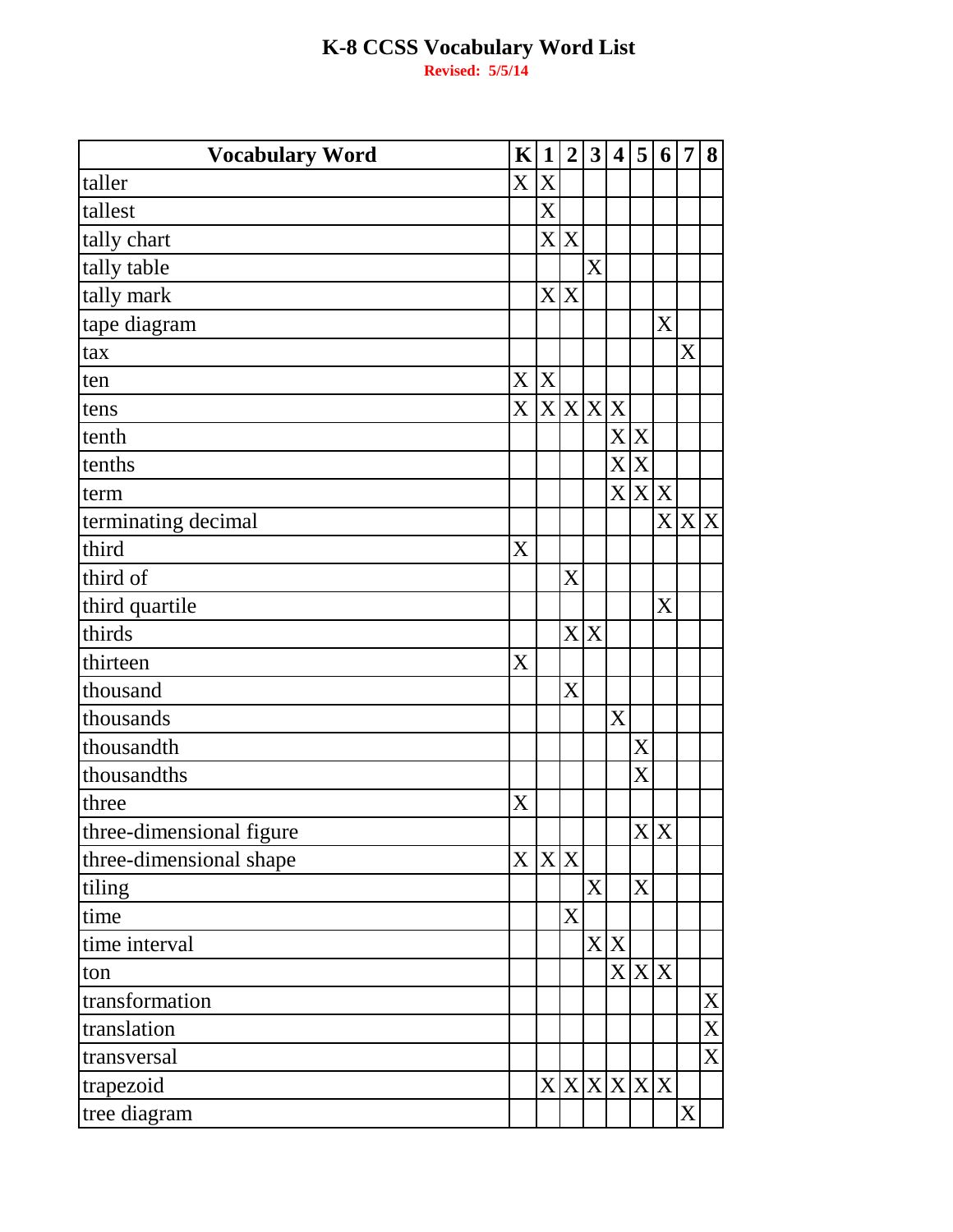| <b>Vocabulary Word</b>     | $\mathbf K$                    | $\mathbf{1}$ | $\overline{2}$ | 3                        | $\boldsymbol{4}$      | 5     | 6              | $\overline{7}$          | 8           |
|----------------------------|--------------------------------|--------------|----------------|--------------------------|-----------------------|-------|----------------|-------------------------|-------------|
| triangle                   | $\overline{X}$ $X$ $X$ $X$ $X$ |              |                |                          |                       |       |                | X                       |             |
| true                       |                                | X            |                |                          |                       |       |                |                         |             |
| truncate                   |                                |              |                |                          |                       |       |                |                         | X           |
| twelve                     | X                              |              |                |                          |                       |       |                |                         |             |
| twenty                     | $\mathbf X$                    |              |                |                          |                       |       |                |                         |             |
| two                        | X                              |              |                |                          |                       |       |                |                         |             |
| two-dimensional figure     |                                |              |                |                          |                       | X X X |                |                         | X           |
| two-dimensional shape      | X                              |              | X X X          |                          |                       |       |                |                         |             |
| two-way frequency table    |                                |              |                |                          |                       |       |                |                         | X           |
| unequal parts              |                                | X            |                |                          |                       |       |                |                         |             |
| unequal shares             |                                | X            |                |                          |                       |       |                |                         |             |
| unit                       |                                | X            | X              |                          |                       |       |                |                         |             |
| unit cube                  |                                |              |                |                          |                       |       | X X            |                         |             |
| unit fraction              |                                |              |                | $\mathbf{X}^{\parallel}$ |                       | X X X |                |                         |             |
| unit rate                  |                                |              |                |                          |                       |       |                | X X X                   |             |
| unit square                |                                |              |                | X                        |                       |       | $\overline{X}$ |                         |             |
| unlike denominators        |                                |              |                |                          |                       | X X   |                |                         |             |
| unlike numerators          |                                |              |                |                          | $\overline{\text{X}}$ |       |                |                         |             |
| unlikely event             |                                |              |                |                          |                       |       |                | $\overline{\mathrm{X}}$ |             |
| upper extreme              |                                |              |                |                          |                       |       | X              |                         |             |
| upper quartile             |                                |              |                |                          |                       |       | X              |                         |             |
| value                      |                                |              |                |                          |                       |       | X              |                         |             |
| variable                   |                                |              |                | $X\vert$                 |                       |       |                | X X X X X               |             |
| Venn diagram               |                                |              |                |                          | X X                   |       |                |                         |             |
| vertex (plural - vertices) | $\overline{X}$                 |              | X X X          |                          |                       | X X X |                |                         |             |
| vertical                   |                                |              |                |                          | X                     |       |                |                         |             |
| vertical angle             |                                |              |                |                          |                       |       |                | X                       |             |
| vertical axis              |                                |              |                |                          |                       |       |                |                         | X           |
| vertical bar graph         |                                |              | X X            |                          |                       |       |                |                         |             |
| vertical intercept         |                                |              |                |                          |                       |       |                |                         | X           |
| volume                     |                                |              |                |                          |                       |       | X X            | X                       | $\mathbf X$ |
| volume (liquid)            |                                |              |                | $\mathbf{X}$             | X                     |       |                |                         |             |
| week                       | X                              |              |                |                          | $\boldsymbol{X}$      |       |                |                         |             |
| weight                     | X                              |              |                |                          |                       | X X X |                |                         |             |